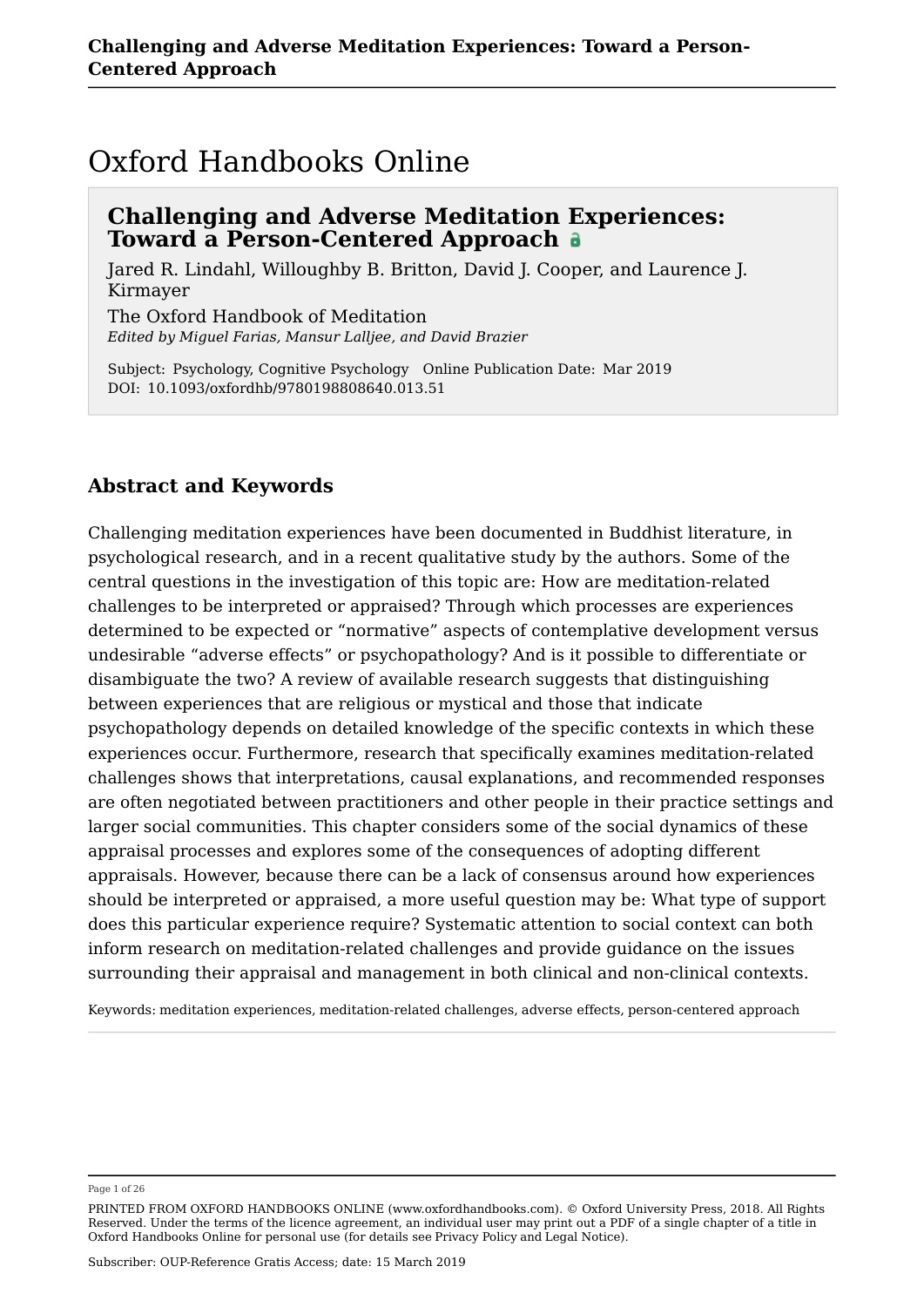# **Introduction**

Literature from many religious traditions on the theory, practice, and result of meditation tends to emphasize processes of self-transformation that culminate in changes in consciousness or modes of understanding ascribed ultimate value. The contemporary science of meditation has often reframed these practices as a means of attaining physical health or psychological well-being. Although some difficulty or discomfort might be expected in learning to meditate and undergoing a process of self-transformation, these changes are typically described in positive terms. In both religion and science, the notion that extremely challenging and adverse experiences can arise during or as a result of meditation has been downplayed or ignored. Most scientific research does not report adverse effects and generally relies on passive monitoring on the assumption that meditation is safe (Wong et al., 2018). However, a range of meditation-related challenges have been documented in both traditional religious literature and contemporary psychological research. Challenging experiences include perceptual changes such as hypersensitivity to stimuli or hallucinations, and cognitive changes such as impairments in executive functioning or delusions. Affective changes include increased emotional lability and emotional blunting, re-experiencing of traumatic memories, and a wide range of specific emotions such as fear, anxiety, and depression. Somatic or physiological changes also occur, including intense pain, involuntary movements, and disrupted sleep. Changes in motivation and sense of self can also lead to challenges, especially when there is impairment or loss of ordinary functioning. Many of these and other challenging experiences also have deleterious impacts on social and occupational functioning.

How are such experiences to be understood? When are they indications of practice gone wrong? When are they intended effects that signal the undoing of habitual patterns that will ultimately draw a practitioner closer to the intended goal? These questions are of great theoretical and practical importance for meditation practitioners and for those who seek to understand the mechanisms and implications of meditative practices. This chapter introduces the topic of meditation-related challenges and focuses on how certain experiences are appraised within Buddhist conceptions of self-transformation, in clinical psychology and psychiatry, and at the intersection of these domains. Based upon Buddhist textual sources, prior scientific and psychological research, and qualitative data from the authors' study of Buddhist meditators in the West (Lindahl et al., 2017), this chapter will describe specific meditation-related challenges, their impact on the lives of meditation practitioners, and how both appraisals of and responses to meditation-related challenges are situated in cultural contexts. The scope of this chapter is limited to studies and texts concerning Buddhist meditation and will not comment on challenging or adverse effects in the context of other meditation traditions or in contemporary programs such as mindfulness-based interventions.<sup>1</sup>

While research on meditation-related challenges has tended to focus primarily on individual experiences, a small number of qualitative studies have begun to explore how meditation-related challenges are negotiated in broader socio-cultural contexts. The reports offered by meditation practitioners and teachers in these studies call attention to

Page 2 of 26

PRINTED FROM OXFORD HANDBOOKS ONLINE (www.oxfordhandbooks.com). © Oxford University Press, 2018. All Rights Reserved. Under the terms of the licence agreement, an individual user may print out a PDF of a single chapter of a title in Oxford Handbooks Online for personal use (for details see Privacy Policy and Legal Notice).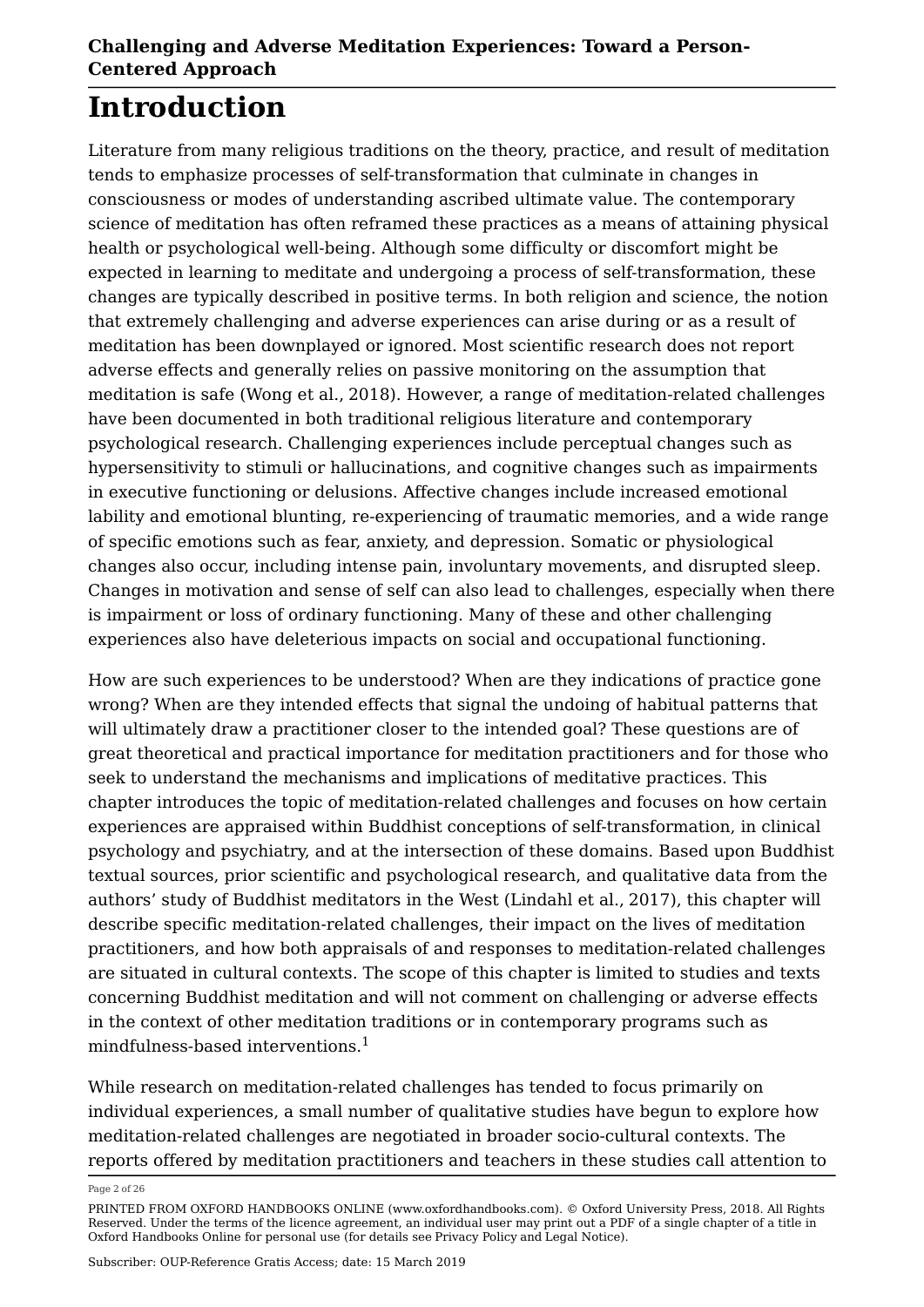the processes through which teachers appraise and manage meditation-related challenges in their students. These studies have also begun to identify the scope of meditation teachers' authority and expertise, especially in situations where the meaning and nature of meditation-related experiences is contested. There is often a lack of consensus around which types of experiences should be deemed "normative" within the context of a Buddhist framework of self-transformation—that is, experiences that could occur, are expected to occur, or even ought to occur as "part of the path." Moreover, contemporary practitioners in the West regularly have to reconcile Buddhist frameworks with other, sometimes conflicting worldviews. Consequently, meditation practitioners, meditation teachers, and meditation communities, as well as psychologists and psychiatrists can all contribute to determining what constitutes a meditation-related "adverse effect" and what constitutes a "normative" meditation experience, as well as how to best respond to them when they occur.

# **Types of Meditation-Related Challenges**

Buddhist literature provides various characterizations of how to practice meditation and the ideal trajectory of contemplative development. This is often presented in terms of a path structure (Pali *magga*; Skt. *mārga*) in which practices are developed in stages and meditation experiences are also expected to develop sequentially to some extent (Buswell & Gimello, 1992). Sharf (1995) argued that these texts rarely if ever serve as straightforward descriptions of experience, highlighting instead how paths are means of organizing Buddhist ideas in prescriptive and even polemical terms. Gyatso (1999) countered that, at least for Tibetan Buddhism, there is a rich history of describing experiences across various literary genres. Nevertheless, few textual sources provide descriptions of the range of meditative experiences or advice on how to work with specific challenging or adverse experiences.

How different types of meditation experiences are evaluated, interpreted, or appraised depends upon both the type of experience in question as well as the perspective of the teachers, clinicians, or researchers involved in the appraisal. In research contexts, the objectives of the study and the use of interview or self-report methods all impact the degree to which challenging, difficult, or adverse experiences are likely to be reported. Clinical case reports are a common source for descriptions of distressing and functionally impairing meditation experiences; however, these tend to include only those cases brought to clinical attention, and because of that setting are usually associated with psychiatric diagnoses (e.g., Chan-Ob & Boonyanaruthee, 1999; Yorston, 2001). By contrast, studies investigating mystical experiences may catalog a range of changes, but tend to emphasize positively framed experiences (e.g., Chen et al., 2011). While openended qualitative research may capture both positive and negative experiences (e.g., Kornfield, 1979; Shapiro, 1992), studies directly inquiring about challenges are the most reliable methods for documenting these experiences (VanderKooi, 1997; Lomas et al., 2015; Lindahl et al., 2017; Kaselionyte & Gumley, 2018).

Page 3 of 26

PRINTED FROM OXFORD HANDBOOKS ONLINE (www.oxfordhandbooks.com). © Oxford University Press, 2018. All Rights Reserved. Under the terms of the licence agreement, an individual user may print out a PDF of a single chapter of a title in Oxford Handbooks Online for personal use (for details see Privacy Policy and Legal Notice).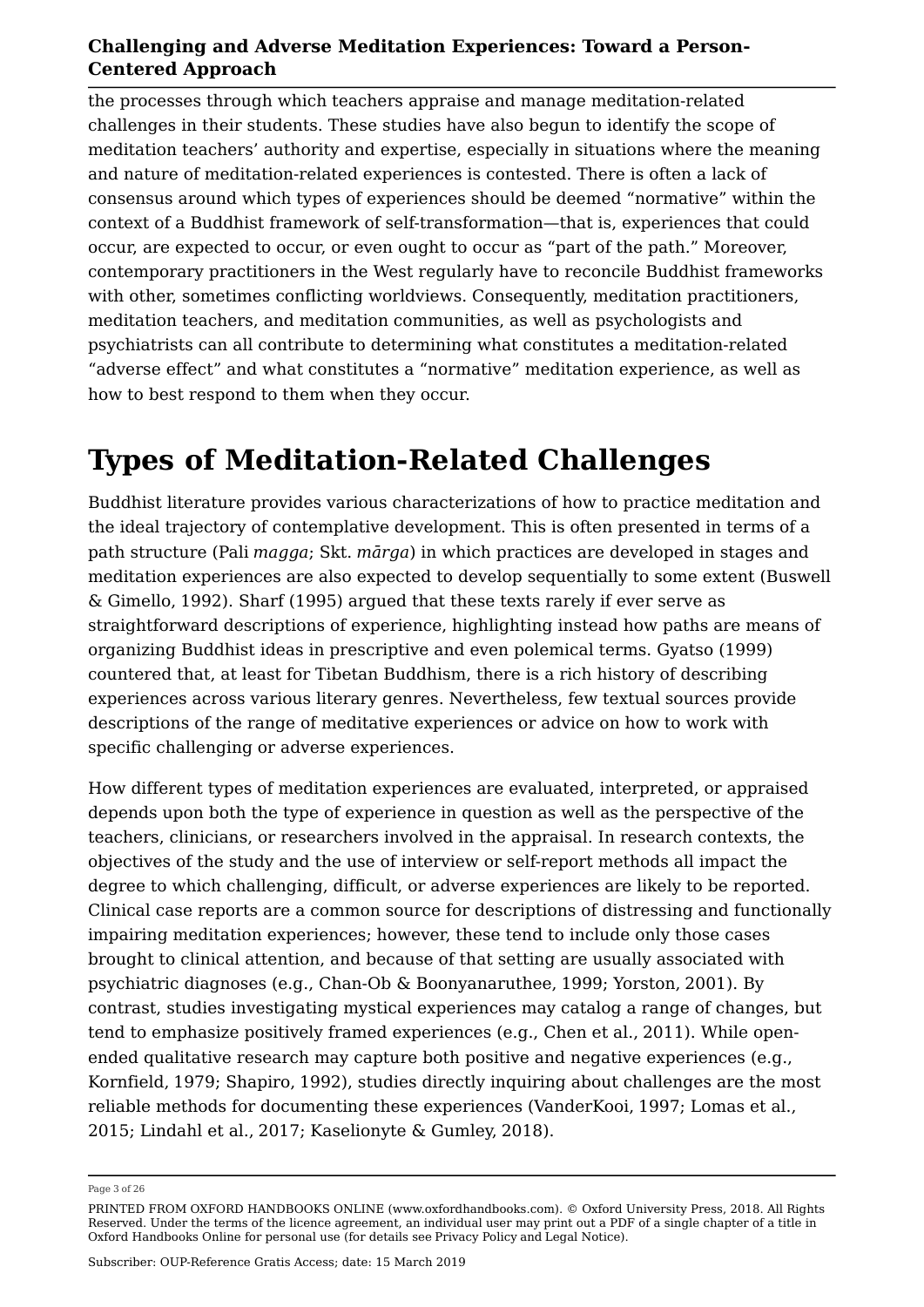The most comprehensive study to date to investigate challenging meditation-related experiences is the Varieties of Contemplative Experience (VCE) project (Lindahl et al., 2017). This study employed a mixed-methods research design using outlier or deviant case sampling in order to investigate experiences associated with the practice of different forms of Buddhist meditation that were unexpected, challenging, difficult, distressing, or functionally impairing. The VCE study also investigated how such experiences are interpreted and understood by practitioners and teachers, their impact on the lives of practitioners, and the ways in which both practitioners and teachers respond to meditation-related challenges. In the subsequent sections, we adopt the classificatory scheme of the VCE study to provide an overview of some of the most commonly reported meditation-related challenges in case studies, qualitative and quantitative research, and Buddhist textual sources.

## **Perceptual Changes**

Changes in the perceptual domain range from benign and even expected experiences such as hypersensitivity to light, sound, or body sensations, to more unusual and unexpected experiences such as distortions in space and time, derealization, and visions or visual hallucinations. Reports of visual lights are given varied appraisals across Buddhist traditions ranging from an unimportant side-effect of practice to a sign of progress in concentration that should become a new meditation object (Lindahl et al., 2014). A qualitative study of advanced Burmese meditators documented increased perceptual sensitivity and clarity, which were framed in terms of a valued insight into impermanence (Full et al., 2013). Yet, even a commonly reported change such as perceptual hypersensitivity can be appealing in one context, such as during a retreat, but considered a challenge or unwanted effect in another context, such as when a practitioner leaves the retreat and resumes ordinary life. Shapiro (1992) described how following an intensive Vipassanā retreat, some meditators experienced "societal adverse effects" including feeling "hypersensitive in the city environment" (p. 65). Perceptual hypersensitivity-related challenges following intensive practice were also found in the VCE study.

Other types of perceptual changes are more ambiguous in their significance for the meditator and are often negotiated through interactions with an authority such as a meditation teacher. For example, whether a practitioner reports a visual experience as a "vision" or as a "hallucination" depends in part on their expectations, goals, and feedback from their teachers or their tradition, which illustrates how phenomenology and appraisals are closely related. In addition to being the most commonly reported perceptual change in the VCE study (Lindahl et al., 2017), visions and hallucinations have been documented in many other previous studies of meditation experiences (Kornfield, 1979; Miller, 1993; VanderKooi, 1997; Chan-Ob & Boonyanaruthee, 1999; Chen et al., 2011; Lomas et al., 2015). For example, Chen and colleagues (2011), in a qualitative study of Chinese Buddhists using Hood's mysticism scale, reported a range of perceptual experiences. Visual experiences of seeing light or the Buddha were valued positively by some practitioners but in other cases were rejected as hallucinations (p. 663). In Zen

Page 4 of 26

PRINTED FROM OXFORD HANDBOOKS ONLINE (www.oxfordhandbooks.com). © Oxford University Press, 2018. All Rights Reserved. Under the terms of the licence agreement, an individual user may print out a PDF of a single chapter of a title in Oxford Handbooks Online for personal use (for details see Privacy Policy and Legal Notice).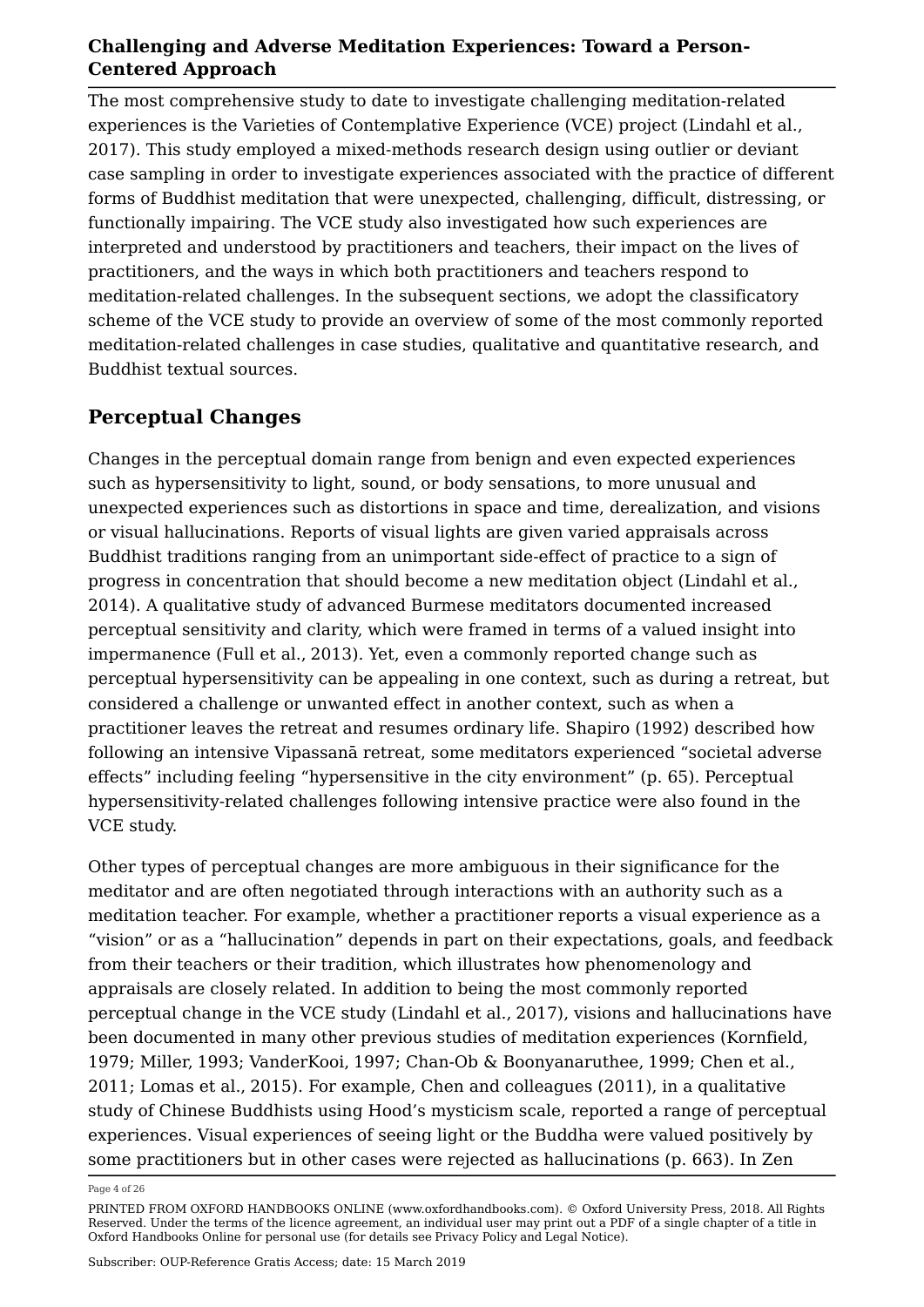Buddhism, the term *makyō* is used to refer to largely perceptual distortions that indicate some progress in practice; however, *makyō* are also treated as being of little significance or importance lest they become pursued as an end unto themselves (Aitken, 1982; Sogen, 2001). Similar to the Zen term *makyō*, in Tibetan Buddhism *nyam* (Tib. *nyams*) refers to various types of meditation experiences, including visions, that can be signs of progress but which are generally to be regarded as incidental to the purpose of meditation. Tibetan Buddhist practitioners and teachers in the VCE study were more inclined than those of other traditions to offer positive or mixed appraisals of visions, perhaps because of the greater importance of visionary experiences in Tibetan Buddhism (e.g., Gyatso, 1998; Doctor, 2005; Jacoby, 2015).

Teachers from Theravada Buddhist traditions tended to express skepticism or concern over reports of visions or visual hallucinations. Indeed, in some Theravada texts, visual experiences such as lights and images of the Buddha are appraised as one of the "corruptions of insight" (Pali *vipassanā-upakkilesā*) (Buddhaghosa, 1991; Sayadaw, 2016). Like *makyō* and *nyam*, these experiences may be signs of a developing practice, but they are also viewed with caution due to their allure and potential to destabilize practice. Kornfield (1979) reported a wide range of perceptual changes, including alterations in body image and visual phenomena, described alternately as visions and hallucinations. Kornfield concluded that "unusual experiences, visual or auditory aberrations, 'hallucinations,' unusual somatic experiences and so on, are the norm among practiced meditation students" (p. 51).

While isolated and short-lived perceptual changes might be easily negotiated as a part of the path, such experiences tend to be more concerning when they are associated with additional features such as agitation, strong negative emotions, mania, delusions, or disruptive behaviors. For example, VanderKooi (1997) described the case of a woman who re-experienced a traumatic memory that then led to a period of intense fear, insomnia, and visual hallucinations, which resolved when she discontinued practice and took medication. According to a Theravada Buddhist teacher interviewed in the VCE study, if visual experiences are not interfering, the response could be to just continue practicing. However, if they also coincided with not eating and sleeping and being "wound up in an ecstatic way," then the practitioner would "need grounding." Thus, the appraisal of a perceptual experience depends on the context of practice (e.g., in which tradition of Buddhism and in which setting) and also, in some cases, on the occurrence of other changes in functioning that suggest a need for additional support or intervention.

## **Affective Changes**

Within and beyond the VCE study, a wide range of changes in affect or emotion has been associated with meditation. Affective states such as bliss and joy have been reported, and these are generally framed as positive and in relation to stages of the path (Kornfield, 1979; Chen et al., 2011; Berkovich-Ohana et al., 2013); however Buddhist literature also contains cautions concerning positive states (e.g., Sayadaw, 1965; Lingpa, 2015). Positive emotions can also develop into intensely euphoric or manic experiences that practitioners

Page 5 of 26

PRINTED FROM OXFORD HANDBOOKS ONLINE (www.oxfordhandbooks.com). © Oxford University Press, 2018. All Rights Reserved. Under the terms of the licence agreement, an individual user may print out a PDF of a single chapter of a title in Oxford Handbooks Online for personal use (for details see Privacy Policy and Legal Notice).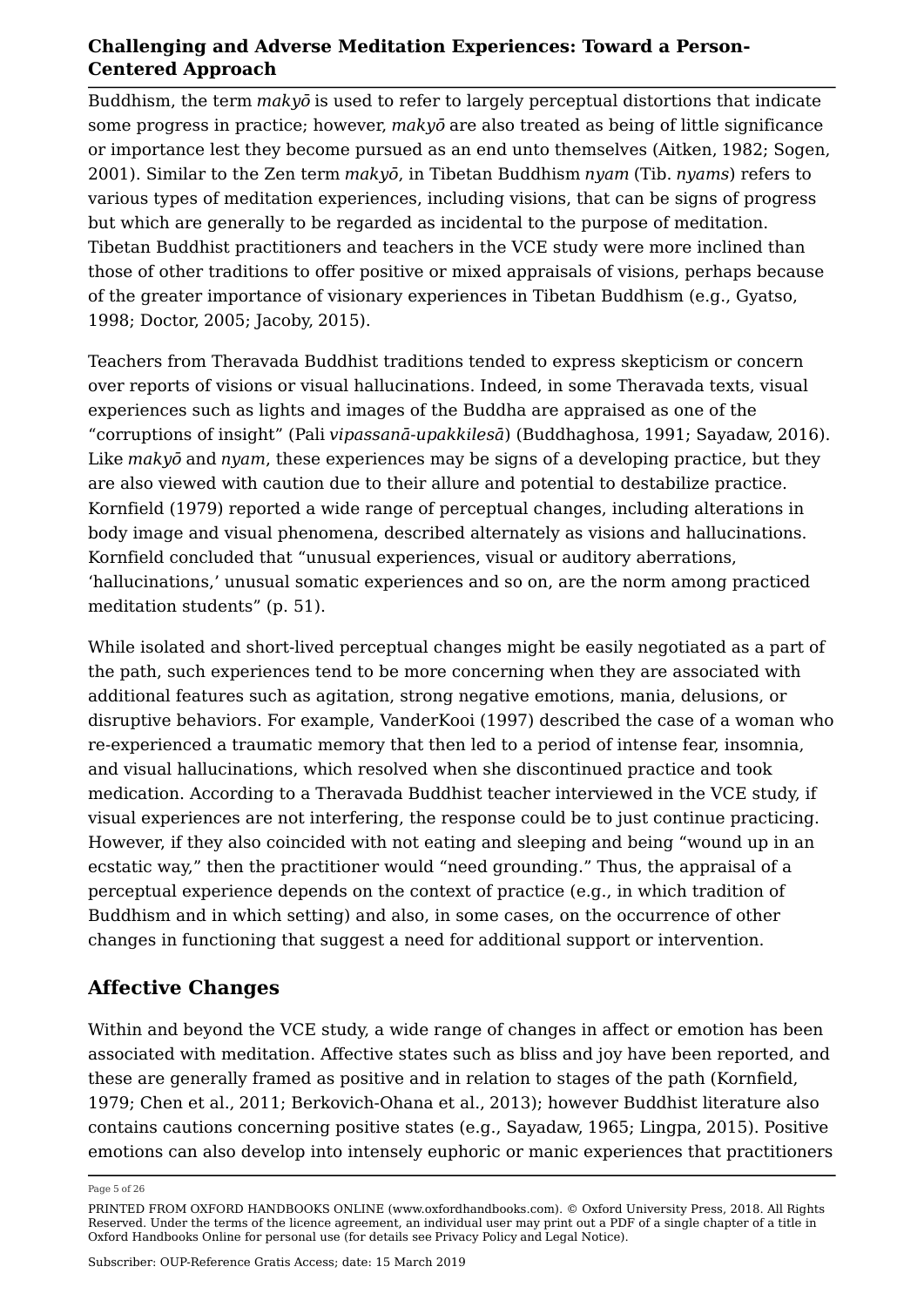can find frightening or destabilizing (Yorston, 2001; Lomas et al., 2015). Studies have also documented increased emotional sensitivity or reactivity, anxiety, and depression (Kornfield, 1979; Shapiro, 1992; Miller, 1993; Lomas et al., 2015), and in other cases, blunted affect or loss of affective response altogether (Kornfield, 1979).

Experiences of fear or terror were among the more commonly reported intense affective experiences in the VCE and other studies (Kornfield, 1979; Shapiro, 1992; Kutz et al., 1985; VanderKooi, 1997; Chan-Ob & Boonyanaruthee, 1999). The VCE study documented both primary fear, in which fear arose on its own, as well as secondary fear, in which fear was a response to another change such as a hallucination or a loss of sense of self. Both types of experiences can also be found in Buddhist literary sources, which identify fear, terror, panic, and related affective states as possible consequences of meditation practice, although determinations of their cause, importance, and need for intervention vary. In Tibetan traditions, experiences of intense fear are acknowledged as a potential consequence of insight into the selflessness of persons or phenomena, even in some cases arising simply from hearing discourses on the teachings of emptiness (Pabongka, 1991). In his nineteenth-century treatise *The Vajra Essence*, Dudjom Lingpa enumerated a number of *nyam* associated with the practice of *śamatha* meditation. Emotional experiences are the most frequently mentioned, ranging from an "ecstatic, blissful sense [of] mental stillness" to "unbearable misery." Also mentioned among his list of *nyam* are "an inexplicable sense of paranoia" and "fear and terror" concerning a variety of topics "because your mind is filled with a constant stream of anxieties," such that you experience "everything around you leading to all kinds of hopes and fears" (Lingpa, 2015, pp. 23–24). As with *makyō*, these experiences are framed as being transient signs of progress, and practitioners are warned not to become overly concerned about or attached to them. However, modern teachers have also acknowledged that *nyam* may "become so disturbing that psychological counseling or medical intervention may be necessary" (Wallace, 2006, p. 107).

In Theravada Buddhist traditions, certain experiences of fear and terror are also viewed as normative. Buddhaghosa's fifth-century *The Path of Purification* includes as part of the path various "insight knowledges" (*vipassanā-ñāna*), two of which are described as "knowledge of appearance as terror" and "knowledge of danger" (Buddhaghosa, 1991). According to modern commentators and teachers of the Southeast Asian Vipassanā tradition, meditators progress through the various insight knowledges in sequence, and these two insights are framed as particularly challenging and difficult stages. In contrast to Buddhaghosa and other earlier sources, for whom these stages are a way of characterizing insights into the impermanence and unreliability of phenomena, the tradition of Mahasi Sayadaw has tended to place more emphasis on their affective character (Sayadaw, 1965; Namto, 1989; Sayadaw, 2016). Some modern Western interpreters in this tradition have dubbed this trajectory of difficult stages as the "dark night," borrowing the term from the Carmelite mystic St. John of the Cross (Kornfield, 1993; Ingram, 2008). While some research studies on challenging meditation experiences have presented fear and terror as expected parts of the path (Kornfield, 1979) or as experiences from which the practitioner can learn (Shapiro, 1992), others have

Page 6 of 26

PRINTED FROM OXFORD HANDBOOKS ONLINE (www.oxfordhandbooks.com). © Oxford University Press, 2018. All Rights Reserved. Under the terms of the licence agreement, an individual user may print out a PDF of a single chapter of a title in Oxford Handbooks Online for personal use (for details see Privacy Policy and Legal Notice).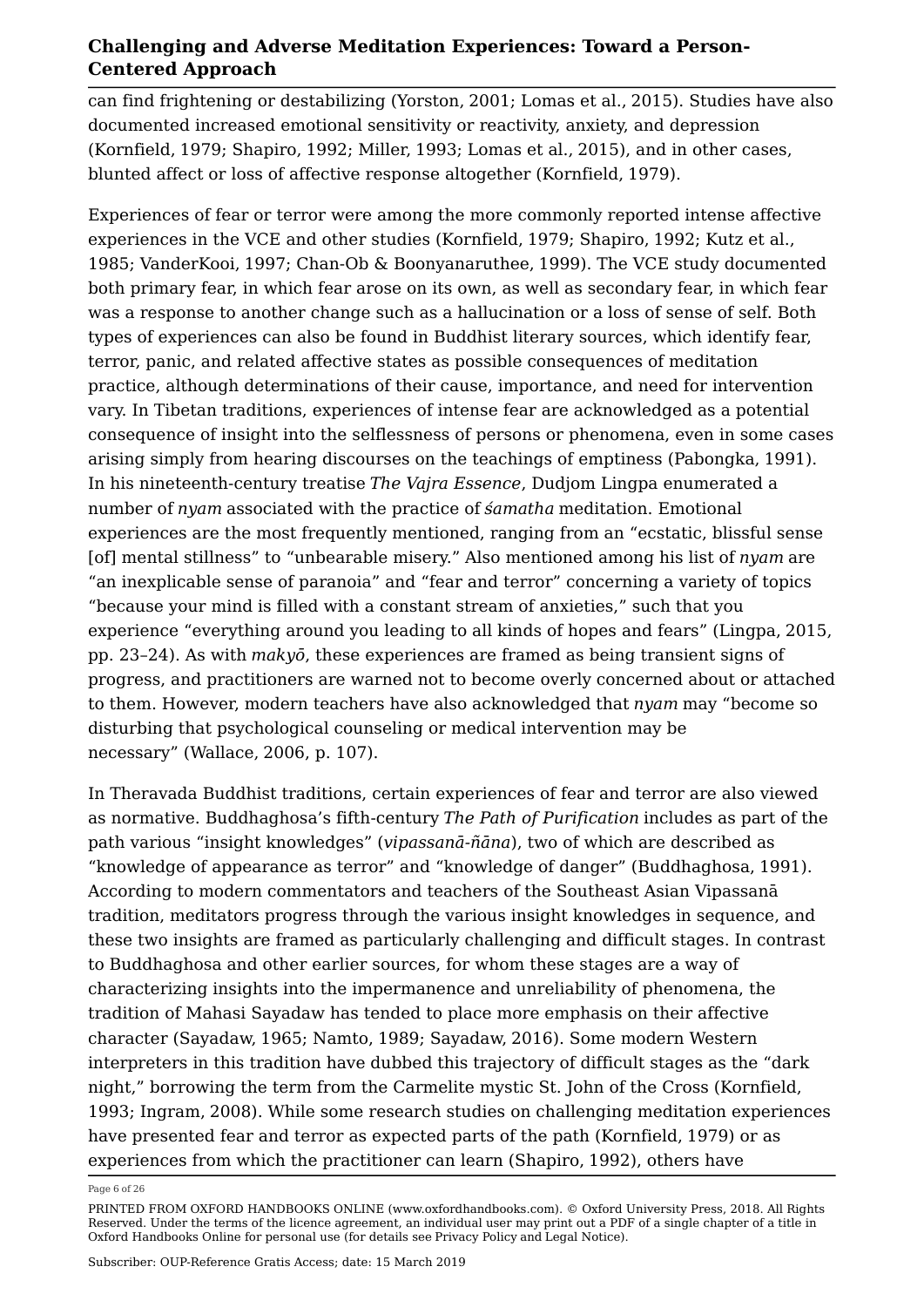considered fear a potential warning sign of more serious adverse effects (VanderKooi, 1997).

Another significant and commonly reported affective challenge is the re-experiencing of traumatic memories (Kutz et al., 1985; VanderKooi, 1997; Miller, 1993; Lomas et al., 2015; Lindahl, 2017; Kaselionyte & Gumley, 2018). Miller (1993) reports a case of a woman engaged in a three-month mindfulness meditation retreat who began experiencing pain and pressure in her head and back. Encouraged by her teacher to direct her attention to the sensation of pressure, she experienced strong negative emotions of terror and hatred and began having recurring images of sexual abuse from her early childhood. While for this woman the response was to discontinue meditation and consult with a psychiatrist, another woman in Miller's study was able to continue mindfulness meditation in conjunction with psychotherapy and medication.

Lindahl (2017) described a similar variability in working with traumatic memories among practitioners of Tibetan Buddhism from the VCE project. Many of these practitioners also reported the surfacing of traumatic memories associated with a release of pressure or tension in a specific part of the body. For some practitioners, the container of practice sufficiently enabled them to explore traumatic and other intense emotional experiences in a way that was not destabilizing. These practitioners often framed their experiences as instances of "purification," which is a central aspect of the preliminary practices of Vajrayāna Buddhism among Tibetan lineages. For other practitioners, the re-experiencing of traumatic memories was too destabilizing, and they tended not to describe their experiences as purification but instead discontinued practice and sought additional psychotherapeutic support.

Many teachers in the VCE study acknowledged the difficulties in deciding how to respond to intense affective experiences. Some described that having a trauma history can make difficult stages of practice more challenging, and that meditators can become "flooded" by traumatic memories to the extent that they become re-traumatized. And although most teachers considered the presence of suicidal ideation a "red flag" that would be best addressed through psychotherapy and not meditation alone, one teacher thought that transient suicidality could arise during the difficult stages of the "insight knowledges" and could be addressed through practice. The duration of the experience and the degree of functional impairment often served as indicators of whether a meditator should seek additional support.

### **Somatic Changes**

A wide range of somatic or physiological experiences has been documented in research on meditation. In the VCE study, practitioners reported sleep changes, appetitive changes, sensations of pressure or tension, pain, thermal changes, somatic energy, and involuntary movements, and similar experiences have been documented in other studies (Kornfield, 1979; Shapiro, 1992; Miller, 1993; VanderKooi, 1997; Chan-Ob & Boonyanaruthee, 1999; Yorston, 2001; Chen et al., 2011; Lomas et al., 2015). Many

Page 7 of 26

PRINTED FROM OXFORD HANDBOOKS ONLINE (www.oxfordhandbooks.com). © Oxford University Press, 2018. All Rights Reserved. Under the terms of the licence agreement, an individual user may print out a PDF of a single chapter of a title in Oxford Handbooks Online for personal use (for details see Privacy Policy and Legal Notice).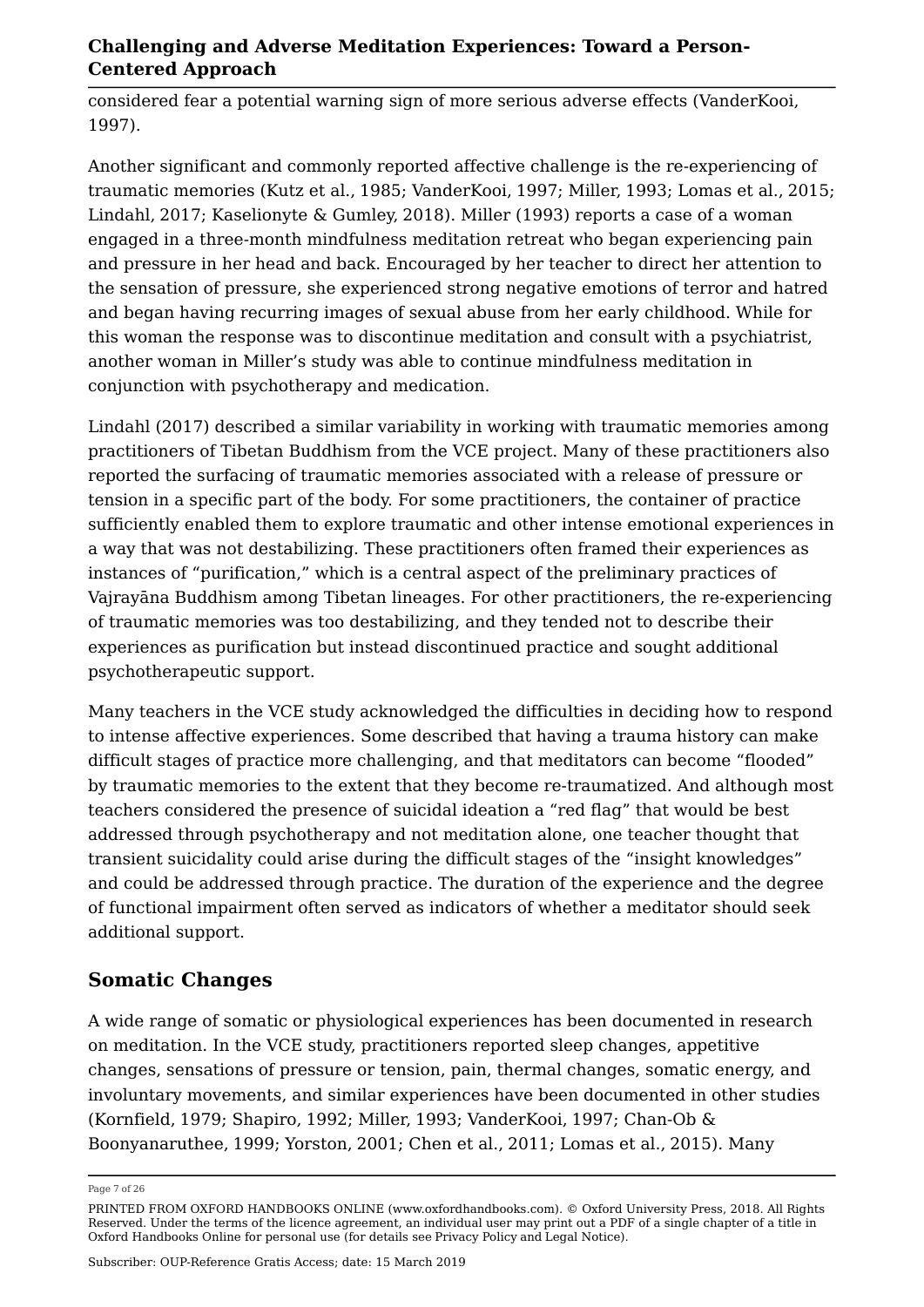somatic changes were described by Buddhist teachers as expected effects of practice, in particular more intensive or long-term practice. Practitioners also reported that somatic energy—"a type of sensation moving throughout the body or throughout a body area described with language of vibration, energy, current, or other related metaphors"—was often distressing and impairing, especially when prolonged and when management strategies were unknown (Lindahl et al., 2017, Appendix S4).

Experiences of somatic energy are associated with a wide range of valences, appraisals, and responses. In their study of Chinese Ch'an and Pure Land monastics, Chen and colleagues (2011) reported a case of "electricity flowing through my body when meditating" (p. 663). The authors classified this experience as corresponding to the "sacredness" facet of Hood's mysticism scale. Kornfield (1979) found that somatic energy was described by meditators as frequently occurring in conjunction with "spontaneous" and "involuntary" movements (p. 45), and was framed by some as part of a process of "unstressing" and "energy release" (p. 52). Kornfield, who is also a Vipassanā teacher, characterized these experiences as "common and normal" results of intensive mindfulness and concentration practice (p. 41). He rejected the tendency within Western psychology to offer "pathological interpretations" of such phenomena, arguing this was based on lack of awareness of the "frequency and variety of unusual experiences" found in meditative practice and that such experiences are better understood as part of a "nonlinear process of growth in meditation" (pp. 41, 53). In contrast, Shapiro (1992) documented similar experiences of "energy releasing" occurring along with "shaking" among Vipassanā practitioners, but in the context of other disabling symptoms, he described them not as indications of a process of growth but as "profound adverse effects" (p. 64).

In the VCE study, experiences of somatic energy yielded similarly diverse appraisals. Generally speaking, Tibetan Buddhist teachers and practitioners employed resources within their tradition to interpret and work with these sensations, while Zen and Vipassanā teachers and practitioners often drew upon frameworks from outside their traditions, in particular that of "*kuṇḍalinī* awakening." The Tibetan Buddhist tradition explicitly acknowledges somatic energies, which are understood as connected to the "subtle body" and its system of "channels," and the tradition has models for working with this energy at various stages of practice (Lindahl, 2017, p. 8). Tibetan teachers in the VCE study as well as in VanderKooi (1997) made reference to *lung* or "wind" (Tib. *rlung*), a bodily energy that is cultivated through advanced practices such as inner heat as part of the process of purification and self-transformation (Lindahl, 2017, p. 4). However, these and other meditation practices can also cause problems if energy begins to "flow" in an "incorrect" fashion (VanderKooi, 1997, p. 40). These teachers indicated that such difficulties could arise as a result of "an improper use of certain advanced meditation practices" or "excess concentration and overexertion" (VanderKooi, 1997, pp. 40–41), for which they may apply the Tibetan medical diagnosis of *lung* disorder (Tib. *srog rlung*) (Lindahl, 2017, pp. 9–10). Such problems are often not trivial and can include psychosis,

Page 8 of 26

PRINTED FROM OXFORD HANDBOOKS ONLINE (www.oxfordhandbooks.com). © Oxford University Press, 2018. All Rights Reserved. Under the terms of the licence agreement, an individual user may print out a PDF of a single chapter of a title in Oxford Handbooks Online for personal use (for details see Privacy Policy and Legal Notice).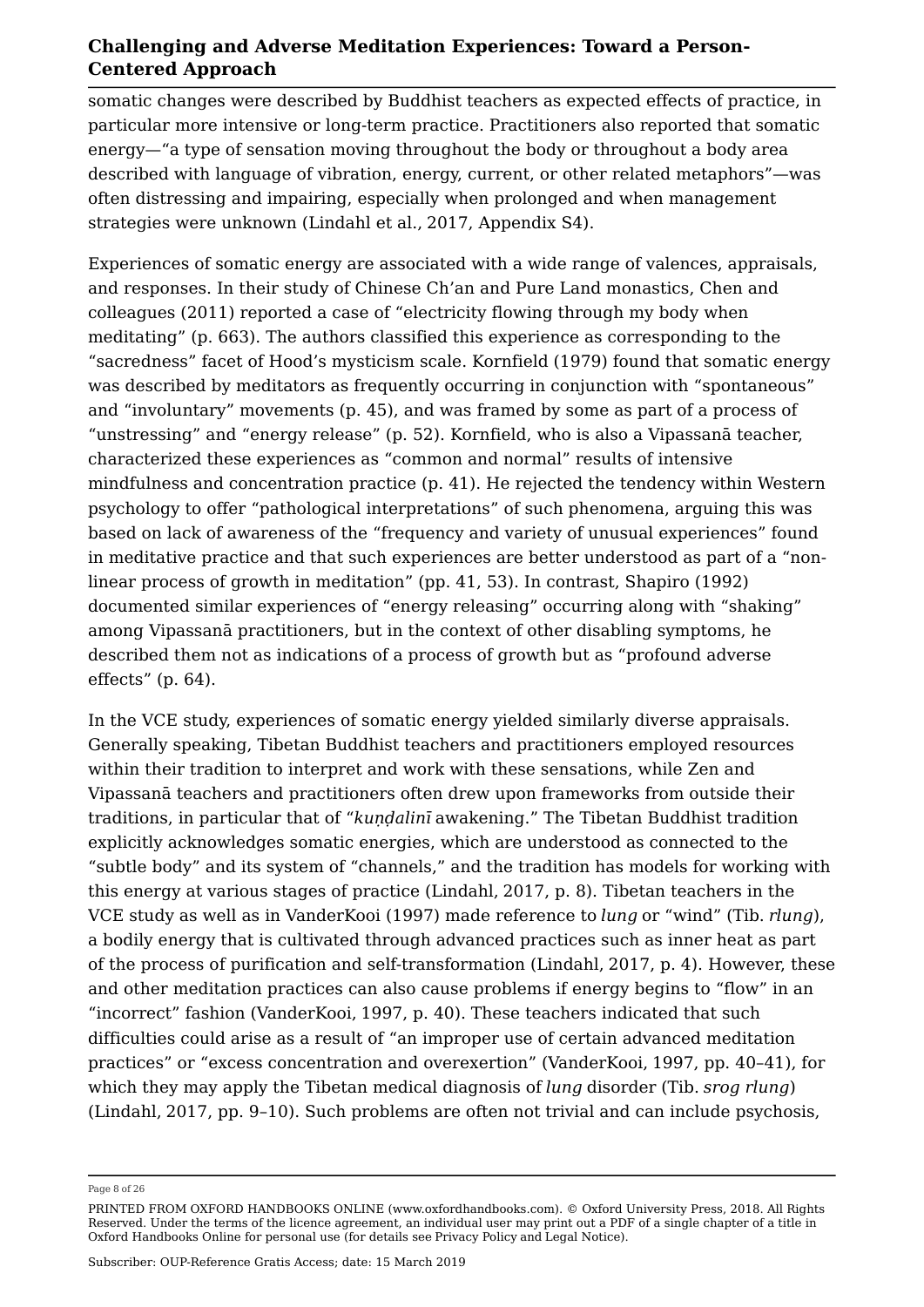which is why teachers referred to these practices as potent tools for awakening, but also as potentially "dangerous" (VanderKooi, 1997, p. 34).

Some Zen and Vipassanā teachers and practitioners indicated that the lack of a clear framework around somatic energy in their traditions proved to be a challenge as they attempted to manage these experiences that nevertheless arose from meditating. For practitioners, the distress associated with their experience could be compounded when teachers were unable to provide practical advice for managing energy. In multiple cases, practitioners from Zen and Vipassanā traditions looked beyond their tradition to teachers familiar with "*kuṇḍalinī*"—a key concept associated with energy in yogic and tantric traditions from South Asia. *Kuṇḍalinī* experiences are also paradigmatic examples of "spiritual emergencies," and according to Grof and Grof (1989), must be worked with carefully in order to lead to positive transformation. This understanding has been influential in Western conceptions of meditation-related experiences of somatic energy and has thus likely influenced (indirectly or directly) some Buddhist meditation teachers and practitioners as well, especially in cases where emic frameworks for somatic energy are absent.

## **Changes in Sense of Self**

The sense of self is supported through various conceptual, affective, and embodied processes, and meditation can have various impacts on one or more of these processes. This includes changes in the narrative self and extends to changes in the sense of ownership over thoughts, emotions, and body sensations, or to the sense of agency over actions. In addition, changes in one's sense of location relative to one's body and changes in the sense of boundaries between self and world have also been documented. Given the centrality of Buddhist teachings around not-self (Pali. *anattā*) and the selflessness or emptiness of persons (Skt. *pudgala-nairātmya*, *pudgala-śunyatā*), some of these changes are appraised in relation to normative Buddhist views, values, and conceptions of goals. However, changes in sense of self can also be distressing, destabilizing, involuntary, and enduring, resulting in practitioners seeking alternate clinical diagnoses and support.

Chen and others (2011) reported "out-of-body" experiences, a sense of merging with "being," or becoming "one with the universe" or the natural world. Although some meditators "rejected the legitimacy" of these experiences, none were reported as challenging, distressing, or impairing (pp. 659–662). Similarly, recent studies of Vipassanā practitioners have documented a decreased sense of ownership over body sensations and sense of agency over actions, changes in location of self relative to the body, and diminishment of the sense of boundaries between the body and the world (Dor-Ziderman et al., 2013; Berkovich-Ohana et al., 2013; Ataria et al., 2015; Ataria, 2015). The meditators in these studies were long-term practitioners who could induce these changes at will or were familiar with them from prior meditation experience; however, this research did not comment on the psychological or behavioral impact of these experiences or appraisals of their meaning or value.

Page 9 of 26

PRINTED FROM OXFORD HANDBOOKS ONLINE (www.oxfordhandbooks.com). © Oxford University Press, 2018. All Rights Reserved. Under the terms of the licence agreement, an individual user may print out a PDF of a single chapter of a title in Oxford Handbooks Online for personal use (for details see Privacy Policy and Legal Notice).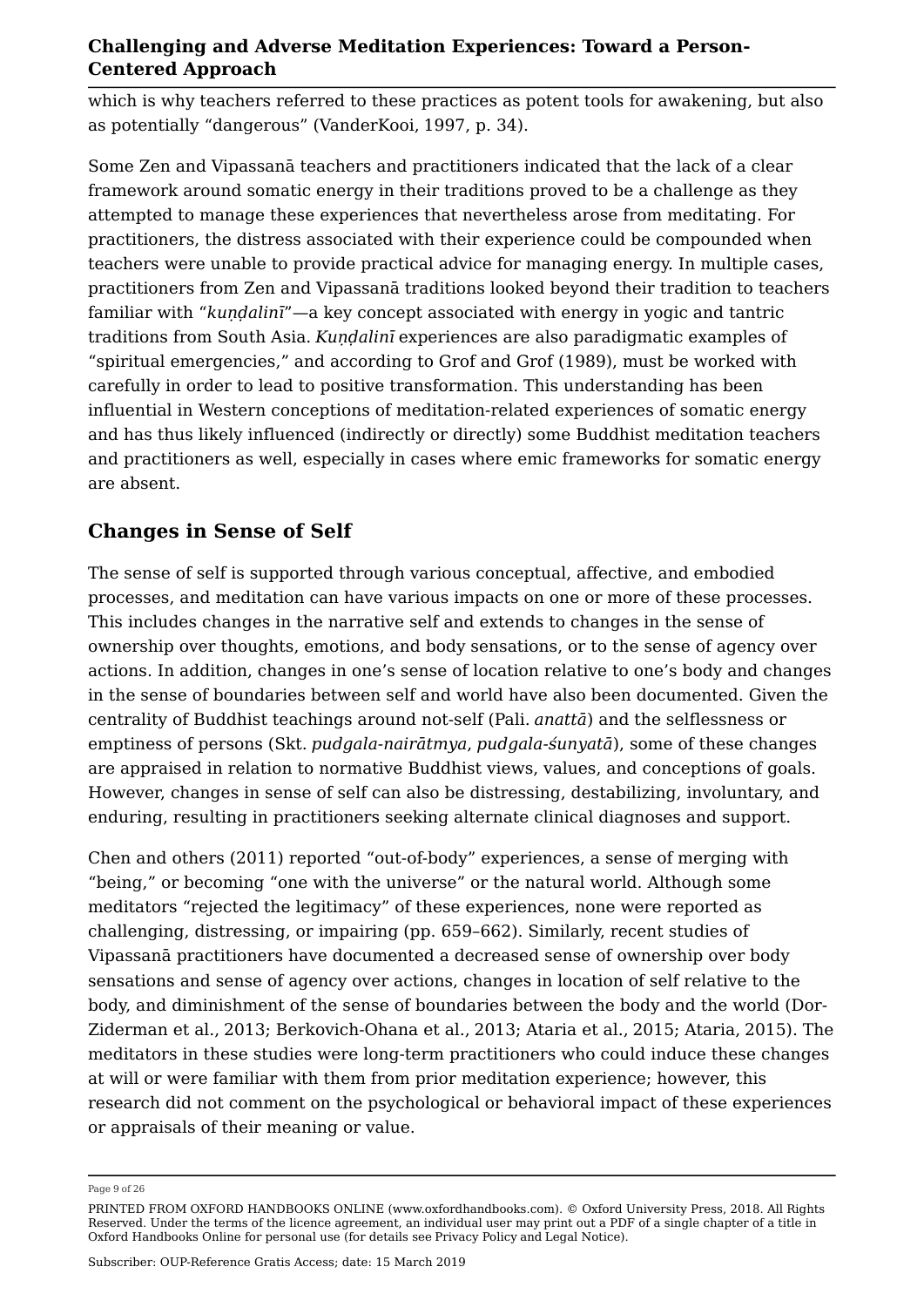A different picture emerges from research specifically aimed at investigating challenging, distressing, or adverse effects of meditation. In a study of long-term Vipassanā practitioners, Shapiro (1992) included the report of a meditator who experienced a "brief but powerful experience of egolessness which brought deep terror and insecurity" (p. 65); the practitioner related to the experience as transitory and did not experience persistent distress. Lomas and others (2015) found that 6 of 30 male Buddhist meditators in their study reported "depersonalization," which they described in "highly negative terms" (p. 857). Summarizing one case study of an "out of body" experience reported as "alienating and disturbing," Lomas and colleagues noted that "without guidance from a teacher or a *sangha* to help him interpret his experiences, the deconstruction of the self (which is the goal of the practice) was experienced as a frightening dissolution of identity, rather than as a sense of liberation (which the practice is arguably designed to invoke)" (p. 855). While this suggests that a "challenging" or "adverse" change in sense of self is simply one that is inadequately contextualized or understood, these might not be the only criteria that are important in considering whether or not an experience is deemed normative.

The VCE study documented a wide range of changes in sense of self among meditation practitioners, many of which were associated with significant distress, impairments in functioning, or both. Teachers in the VCE study acknowledged that because of their importance in Buddhist theory and practice, changes in the sense of self posed particular challenges for deciding whether to appraise an experience as a normative part of the path or as a potential problem in need of additional support. Many teachers acknowledged that one of the fundamental components of meditation practice was to "destabilize" or "deconstruct" the sense of self, or to experience a "dissolution of self." However, others identified certain "dissociative experiences," which they differentiated from valid insights and attributed to improper practice. Still others believed that anticipated, normative experiences from meditation practice were akin to the psychiatric understanding of dissociation and depersonalization. These perspectives are further complicated when one considers that from a traditional Buddhist perspective, genuine insights into not-self can themselves be distressing (Buddhaghosa, 1991; Pabongka, 1991).

## **Cognitive Changes**

Cognitive changes associated with meditation include normative meditation experiences of heightened meta-cognition, increased mental stillness, or changes in worldview (Kornfield, 1979; Pagis, 2010; Chen et al., 2011; Full et al., 2013), as well as impairments in executive functioning (Shapiro, 1992; Yorston, 2001) and delusional, irrational, or paranormal thought and beliefs (Walsh & Roche, 1979; Miller, 1993; VanderKooi, 1997; Chan-Ob & Boonyanaruthee, 1999; Lomas et al., 2015; Kaselionyte & Gumley, 2018). The issue of appraisal is particularly salient with respect to the phenomenology of delusional, irrational, and paranormal beliefs. Clinical research typically views such experiences as evidence of psychosis, especially when they coincide with other changes such as hallucinations, disordered thinking, mania, or disruptive behaviors (Walsh & Roche, 1979; Miller, 1993; VanderKooi, 1997; Chan-Ob & Boonyanaruthee, 1999; Lomas et al., 2015).

Page 10 of 26

PRINTED FROM OXFORD HANDBOOKS ONLINE (www.oxfordhandbooks.com). © Oxford University Press, 2018. All Rights Reserved. Under the terms of the licence agreement, an individual user may print out a PDF of a single chapter of a title in Oxford Handbooks Online for personal use (for details see Privacy Policy and Legal Notice).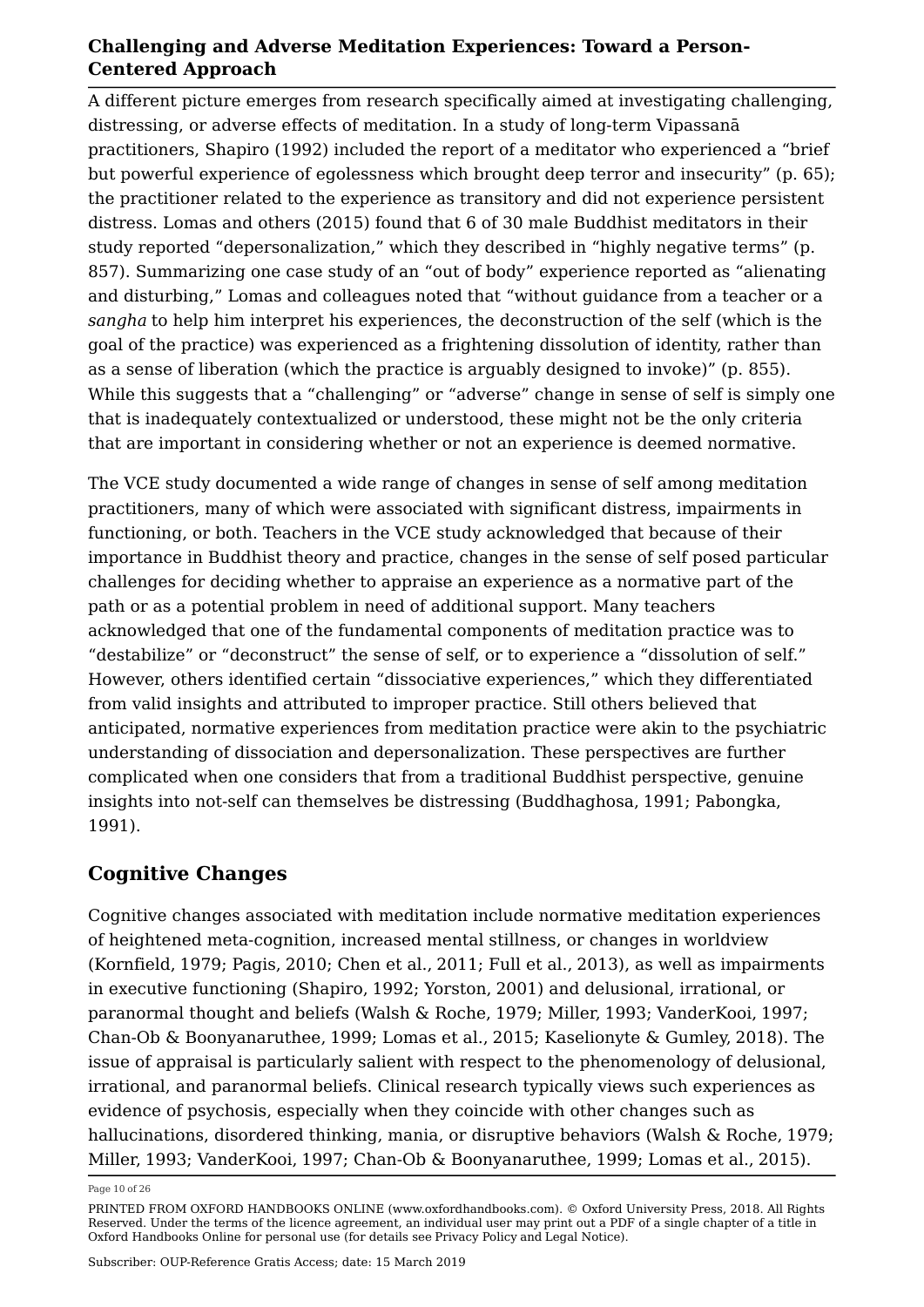Walsh and Roche (1979) and Chan-Ob and Boonyanaruthee (1999) described delusions of persecution and religiously themed delusions of grandeur, which were accompanied by significant additional phenomenology, including lack of "insight,"<sup>2</sup> "flight of ideas," and "loosening of association" (Chan-Ob & Boonyanaruthee, 1999, p. 926), as well as hallucinations, insomnia, and bizarre, disruptive, or violent behavior. In many cases, practitioners were directed to psychiatric treatment (including inpatient hospitalization) and medication.

Qualitative studies tended to capture a broader range of appraisals that demonstrated some ambiguity between delusional beliefs that might be concerning to a meditation teacher and paranormal beliefs that could be appraised as normative. VanderKooi (1997) reported experiences where "everything seemed symbolic and had cosmological dimensions" to the extent that one participant believed her teacher "was God" (p. 36), and Lomas and colleagues (2015) described a practitioner who believed he "was going to be the next Buddha," a belief he thought "contributed to his breakdown" (p. 855). Two Buddhist teachers interviewed by Kaselionyte and Gumley (2018) described "powers of the mind" such as supernormal hearing or vision, reading minds, and seeing past lives (p. 6), experiences recognized as normative within the Buddhist tradition (Buddhaghosa, 1991). One of the teachers indicated that there was danger in practitioners getting "caught up" in such experiences due to the risk of developing "delusions about themselves and the nature of things" or believing they had become enlightened (Kaselionyte & Gumley, 2018, p. 8)—a concern also identified in Buddhist literature (Sayadaw, 1965; Hsuan Hua, 2003).

Teachers in the VCE and other studies acknowledged that extreme cognitive changes were sometimes difficult to distinguish from religiously normative experiences. While a Tibetan teacher claimed that "advanced meditators need a qualified teacher … to differentiate between psychotic states and true spiritual visions" (VanderKooi, 1997, p. 42), teachers often acknowledged that they did not have the requisite qualifications to make this assessment. Similarly, Kaselionyte and Gumley (2018) found that teachers varied in their self-assessed ability to differentiate a spiritual experience from a mental health problem. This challenge is not limited to meditation research, however, as there have been various other attempts at establishing differential diagnosis between religious, spiritual, or mystical experiences on the one hand, and delusions or psychopathology on the other.

# **Approaches to Differentiating Religious Experiences from Psychopathology**

This section reviews various previous attempts at differentiating religious, spiritual, or mystical experiences from schizophrenia, psychosis, or psychotic-like symptoms. The criteria offered come from researchers adopting different methodologies, ranging from phenomenology, psychology, and psychiatry (Brett, 2002; Heriot-Maitland, 2008; Parnas & Henriksen, 2016) to proponents of transpersonal psychology (Grof & Grof, 1989; Viggiano

Page 11 of 26

PRINTED FROM OXFORD HANDBOOKS ONLINE (www.oxfordhandbooks.com). © Oxford University Press, 2018. All Rights Reserved. Under the terms of the licence agreement, an individual user may print out a PDF of a single chapter of a title in Oxford Handbooks Online for personal use (for details see Privacy Policy and Legal Notice).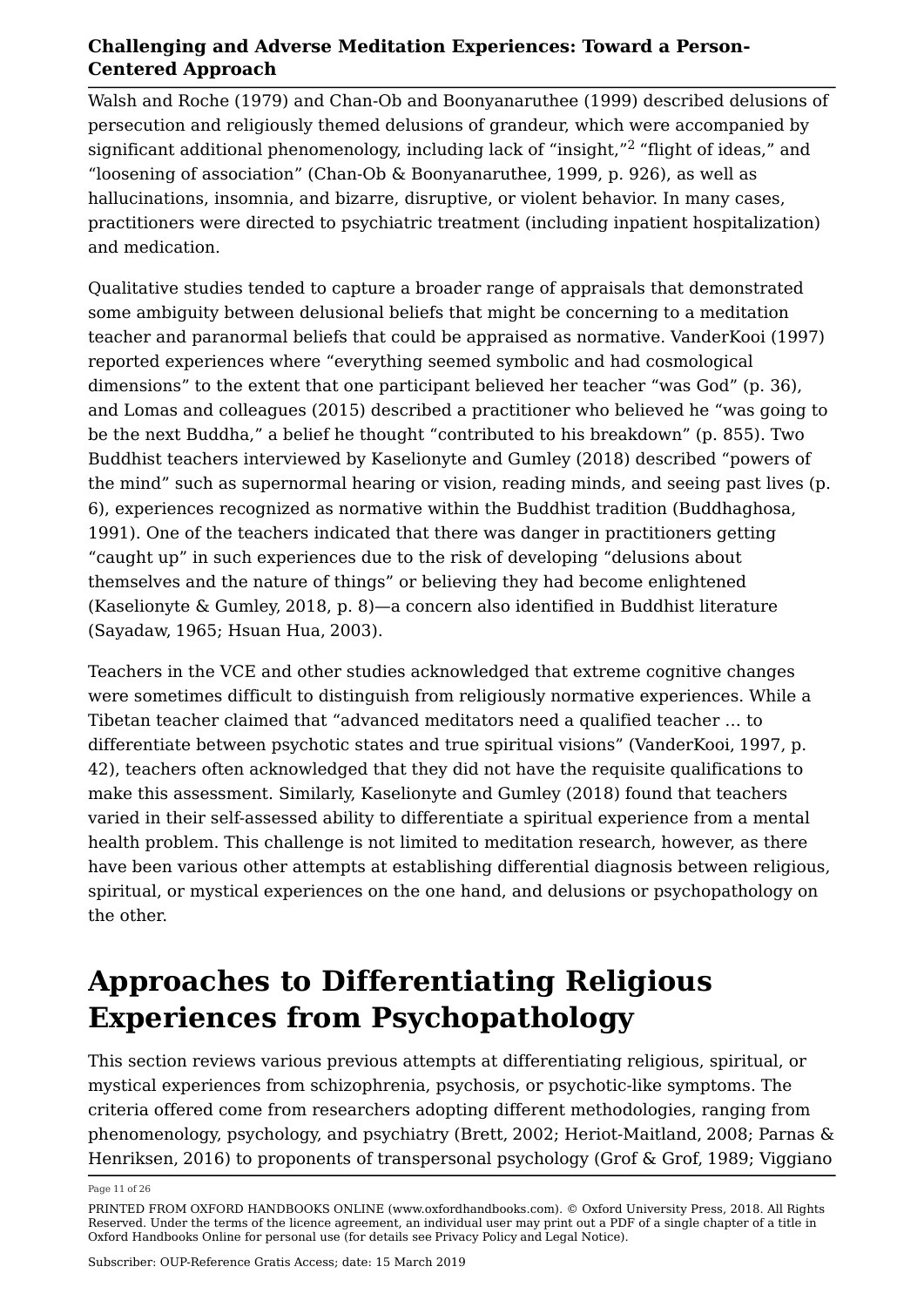& Krippner, 2010; Vieten & Scammel, 2015), and also previous reviews on this topic (Menezes & Moreira-Almeida, 2009, 2010). Despite the intuitive assumption that some experiences would be either "religious" or "psychopathological" simply by virtue of their characteristics, research has generally concluded that the core qualities of an experience are not sufficient for making a differentiation and that other criteria must be taken into consideration. These additional criteria can be summarized as referring to (1) individual factors, such as attributes, traits, or qualities of the person, and the impact of the experience on the person; and/or (2) socio-cultural factors that take into account the person's social situation, cultural background, and current contexts.

## **Individual Factors**

Criteria for differentiating religious experiences from psychopathology based upon the individual undergoing the experience include appraisals of the person's health, their capacities, and their intentions or attitudes, as well as the subsequent impact of the experience on their functioning or well-being. Both Menezes and Moreira-Almeida (2009; 2010) as well as Vieten and Scammel (2015) included the absence of medical or psychiatric comorbidities among their criteria. Other mental health requirements are described in terms of capacities, such as "intact reality testing," a "critical attitude," "psychological maturity," healthy personality or ego structure, or the ability to induce or control the experience (Miller, 1993; Heriot-Maitland, 2008; Menezes & Moreira-Almeida, 2009, 2010; Vieten & Scammel, 2015; Parnas & Henriksen, 2016). Some capacities may be acquired or trainable. These include attributions to the person's "relationship to the meditation practice" (Miller, 1993, pp. 176–177) or concerns over inadequate preparation, particularly prior to undertaking advanced practices (Preece, 2011; Lomas et al., 2015). Individual criteria also extend to include identity and worldview. Brett (2002) argued that it is the presence of an epistemic framework that will allow a person to take the "appropriate perspective" toward an experience (p. 336). Thus, religious experiences could be differentiated by their coherence and meaningfulness (Vieten & Scammel, 2015). As Heriot-Maitland (2008) put it, the mystic will have "a *context* to provide meaning for the experience, thus allowing the development of a *structured* appraisal" (p. 317). Many researchers also considered the impact of the experience on the individual, positing that religious or spiritual experiences do not require additional clinical support, are associated with minimal distress and impairment, and promote a sense of meaning or personal growth over time (Menezes & Moreira-Almeida, 2009, 2010; Viggiano & Krippner, 2010; Dein & Littlewood, 2011; Vieten & Scammel, 2015; Parnas & Henriksen, 2016).

Many of these criteria have exceptions, caveats, or contradictions. In terms of a person's mental health, individuals with no comorbid prior psychiatric or trauma history can still have experiences that they and others do not consider religious or spiritual. Furthermore, a history of psychopathology does not preclude the possibility of having a positive religious experience, as religious experiences and psychopathology can co-occur. In terms of capacities, practitioners could lose their critical attitude regarding the reality of the experience or their control over it and still conclude that it was a religious experience. In

Page 12 of 26

PRINTED FROM OXFORD HANDBOOKS ONLINE (www.oxfordhandbooks.com). © Oxford University Press, 2018. All Rights Reserved. Under the terms of the licence agreement, an individual user may print out a PDF of a single chapter of a title in Oxford Handbooks Online for personal use (for details see Privacy Policy and Legal Notice).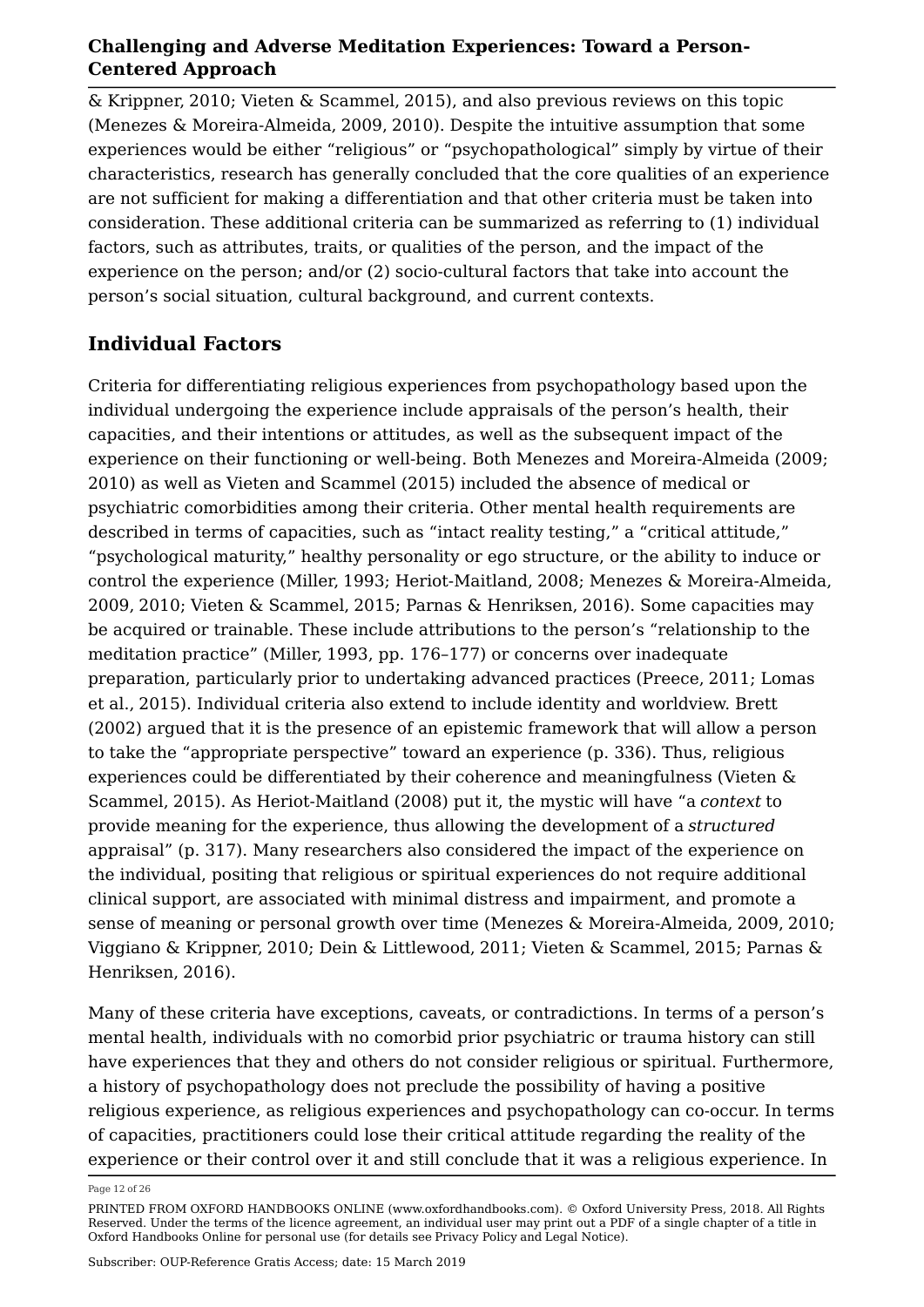terms of impact, experiences appraised as religious could still be associated with considerable distress or suffering, including functional impairment. Conversely, while religious experiences are characterized as transient and non-impairing (Menezes & Moreira-Almeida, 2009, 2010; Vieten & Scammel, 2015), psychiatric problems can also be acute and time-limited, and the impact of experiences appraised as religious can last for many years.

## **Socio-cultural Factors**

On account of these challenges, an increasing number of scholars are acknowledging that differentiating religious experiences from psychopathology is possible only when the cultural embeddedness of the experience itself as well as those appraising it are taken into consideration. In this view, a foundational criterion is whether or not a given experience would be accepted as normative within a religious community or is in some other way compatible with the person's cultural background (Menezes & Moreira-Almeida, 2009, 2010; Dein, 2012; Taylor & Murray, 2012). In some cases, the consideration of cultural background will conflict with other prospective criteria such as distress or functional impairment. In particular, Buddhist meditation traditions complicate the picture considerably by framing various types of challenging and even distressing experiences as normative parts of the path, which means that religious experiences cannot be straightforwardly disambiguated from psychopathology simply on account of being positive in valence or impact.

Similar considerations of cultural background significantly informed the 4th and 5th editions of the *Diagnostic and Statistical Manual of Mental Disorders* (*DSM*), including how the relationship between depersonalization disorder and meditation was characterized. The *DSM* considers depersonalization as non-pathological if it was intentionally induced by meditation, stating: "Volitionally induced experiences of depersonalization/derealization can be part of meditative practices that are prevalent in many religions and cultures and should not be diagnosed as a disorder." Nevertheless, there remain further considerations to be applied to each case: "However, there are individuals who initially induce these states intentionally but over time lose control over them and may develop a fear and aversion for related practices" (*DSM-5* American Psychiatric Association, 2013, §300.6, p. 304). This acknowledges the potential complexity of experiences of depersonalization and suggests that the clinician should be alert to the possibility that such experiences may become associated with a loss of control and distress. The recommendation here is that diagnosis should not be made based on isolated features of the experience; rather, it depends on whether the experience is persistent, escapes individual control, and causes distress and impairment. Even if the experience does cause distress, if it is normative or expected and can be addressed adequately within the cultural context (in this case a meditation tradition and practice setting), then the key issue is whether the person requires additional (psychiatric, psychological, or biomedical) support. This determination involves assessing local contexts and resources for coping and recovery as much as it does determining the

Page 13 of 26

PRINTED FROM OXFORD HANDBOOKS ONLINE (www.oxfordhandbooks.com). © Oxford University Press, 2018. All Rights Reserved. Under the terms of the licence agreement, an individual user may print out a PDF of a single chapter of a title in Oxford Handbooks Online for personal use (for details see Privacy Policy and Legal Notice).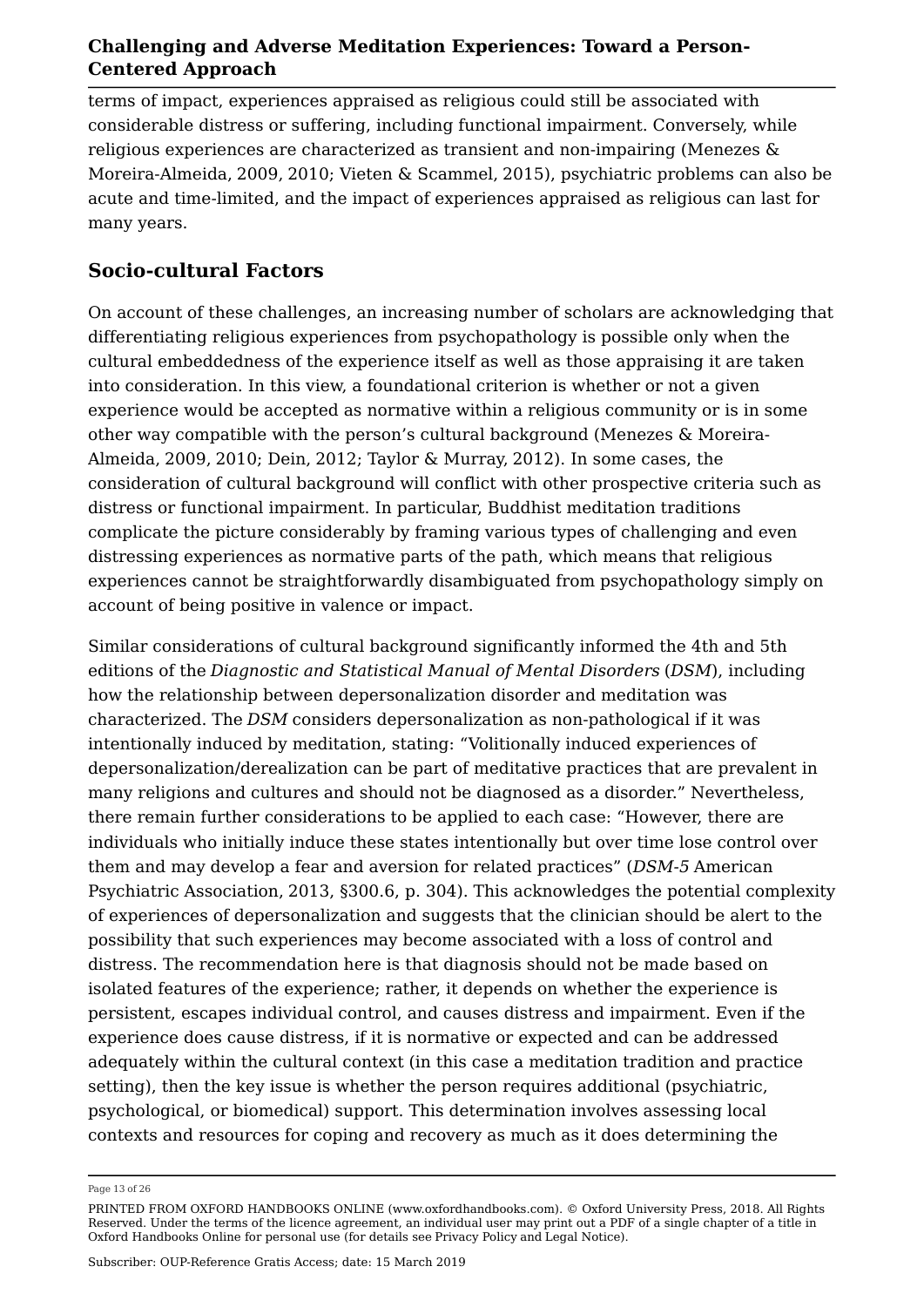nature of the individual's condition. In either case, assessment includes determining both vulnerability and strengths or resilience factors (Kirmayer et al., 2016b).

Appraisals of meditation experiences are not simple determinations made by a meditation expert in relationship to a straightforward report of an experience. Rather, as with other experiences, appraisal processes are multiple, take place at both intrapersonal and interpersonal levels, and are further embedded in the views and values of the broader society (Kirmayer, 2008, 2015a; Taves, 2009). Meditation teachers, practitioners, and clinicians all contribute to determining which experiences are significant, identifying plausible causal attributions or explanations, and deciding how challenging experiences should be managed. Clarifying the overlapping set of forces that shape meditative experiences is crucial in order to advance an ethically sound and pragmatically effective approach to assessing and responding to challenges.

# **Situating Meditation-Related Challenges in Context**

Decision-making and attributions for meditation-related challenges have tended to overemphasize the characteristics of individual practitioners and often insufficiently attend to embeddedness of both the meditator and other decision-makers in larger social contexts, including relationships to practice communities, authorities, institutions, traditions, and cultures—all of which influence appraisals of experiences and responses to them. With examples from the VCE study and other research, this section illustrates how socio-cultural factors impact appraisals and responses of both meditation practitioners as well as meditation teachers and clinicians. These dynamics also highlight why general or universal recommendations for differential diagnosis are not possible. Rather, the unique situatedness of each meditator must be considered on a case-by-case basis.

## **Meditator-in-Context**

A meditator's social positioning and worldview can impact how they view and respond to their own meditation-related challenges. For example, appraising challenges as part of the path and getting through such challenges without resort to outside help confers the higher social position that comes from spiritual attainment. Such incentives could increase the desire to appraise a challenging experience in spiritual terms and avoid psychological or medical treatment, especially medications, which, by being biologically based, would associate the experience with a biological disease state.

Practitioners in the VCE study held a wide range of attitudes toward supplementing practice with psychotherapy or medication. Some did not believe that their challenges warranted psychological support or intervention; others were concerned that going to a psychologist would not have been helpful because a psychologist would not understand their experiences as part of a religious path and would diagnose them with a mental illness. Some practitioners found talking with a therapist to be helpful when their

Page 14 of 26

PRINTED FROM OXFORD HANDBOOKS ONLINE (www.oxfordhandbooks.com). © Oxford University Press, 2018. All Rights Reserved. Under the terms of the licence agreement, an individual user may print out a PDF of a single chapter of a title in Oxford Handbooks Online for personal use (for details see Privacy Policy and Legal Notice).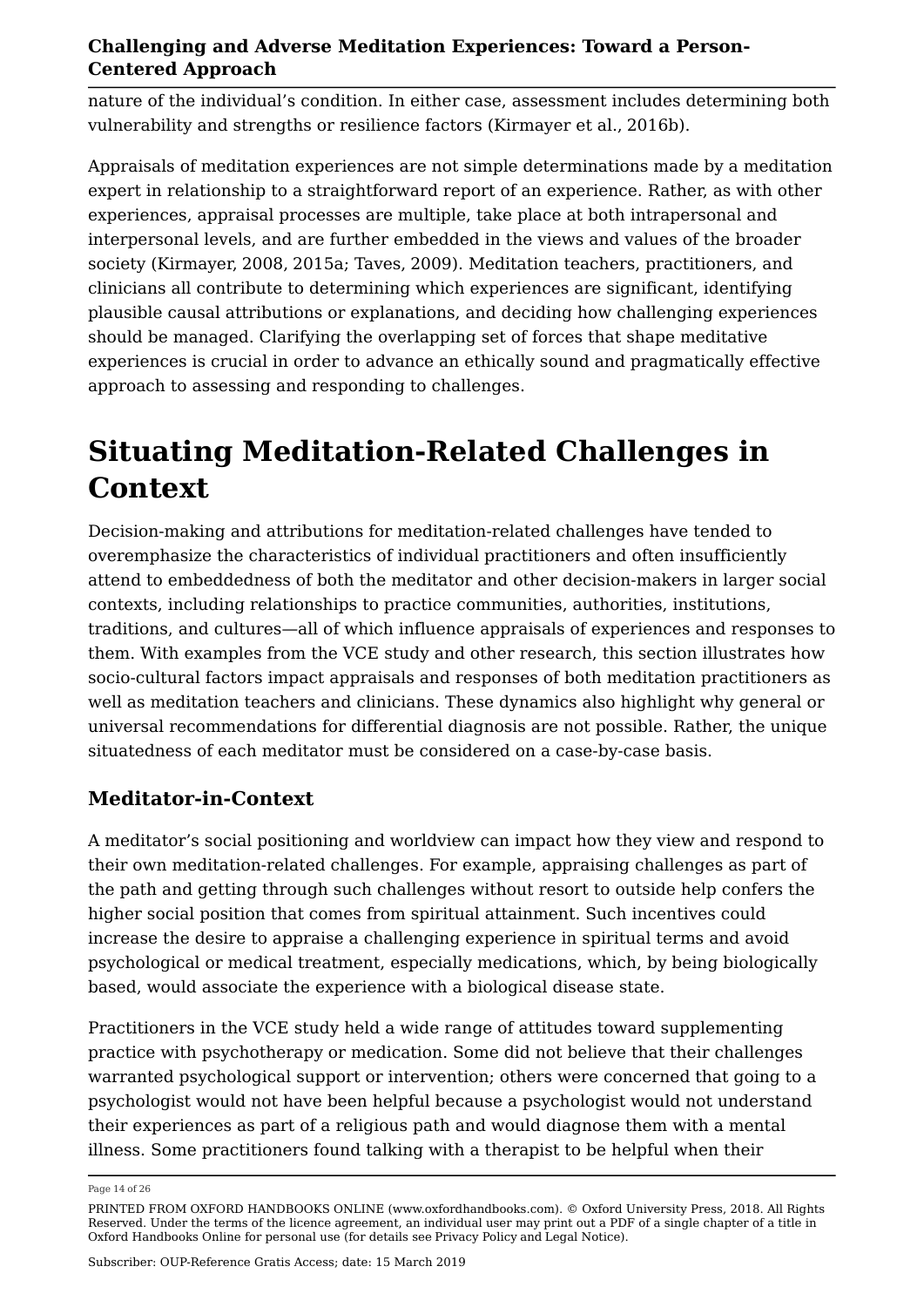experiences were normalized or validated. One of the variables that determined how well an encounter went between a meditation practitioner and a psychotherapist was the therapist's ability to understand the worldview and belief system of the practitioner. Some clinicians and many practitioners acknowledged that certain meditation-related problems warranted not only psychotherapy but also medication (cf. Kaselionyte & Gumley, 2018, p. 10). In many cases, medications were reported as helpful in allowing practitioners to stabilize and overcome distress and functional impairments. However, some meditators associated use of medications with a sense of shame, stigma, or loss of status within their meditation community.

These data highlight the tension between social values and medical recommendations, as avoiding medication may confer social status and spiritual attainment, but may also increase the risk of chronic disability from untreated illness (Judd, 1997; Drancourt et al., 2013; Santesteban-Echarri et al., 2017). While there is empirical evidence of poor outcomes when biomedical frameworks are not followed, there is no corresponding empirical evidence for positive outcomes when normative, non-pathologizing frameworks are followed (Menezes & Moreira-Almeida, 2010). More research is needed to provide accurate estimates of both risks and benefits for each choice.

## **Understanding the Context of the Assessment of Meditation Experiences**

The social embeddedness and positioning of those who assess meditation experiences (e.g., meditation teachers, clinicians, or psychiatrists) impacts the decision-making process. For example, a teacher's educational background or training is likely to influence their appraisals. VanderKooi (1997) found that teachers whose own training and approach had been influenced by psychology were more likely to consult with mental health professionals when students encountered severe psychological problems and believed that "pushing students to 'break through' does not facilitate integration of an enlightenment experience and can damage students who are psychologically fragile" (p. 42). Conversely, both the VCE study and Kaselionyte and Gumley (2018) found that some teachers without clinical training acknowledged their limitations in identifying or responding to destabilizing experiences that could be indicative of mental illness. Teachers in the VCE study also reported that experiences that require a great deal of time and attention are likely to be appraised as problematic. Thus, the decision to send a meditator home from a retreat or to a hospital could be based not only on the nature of the experiences of that meditator, but also on the resources available, including time, training, and staff.

The teacher's social position must always be considered as a potential causal influence on their appraisals, particularly on their causal attributions. Two common causes of meditation problems given by teachers in the VCE and other studies were the meditator's "incorrect practice" and "incorrect response or attitude." Although both VanderKooi (1997) and the VCE study found that teachers cited a meditator's "excessive effort and striving" as a common source of problems, there was generally little consensus among

Page 15 of 26

PRINTED FROM OXFORD HANDBOOKS ONLINE (www.oxfordhandbooks.com). © Oxford University Press, 2018. All Rights Reserved. Under the terms of the licence agreement, an individual user may print out a PDF of a single chapter of a title in Oxford Handbooks Online for personal use (for details see Privacy Policy and Legal Notice).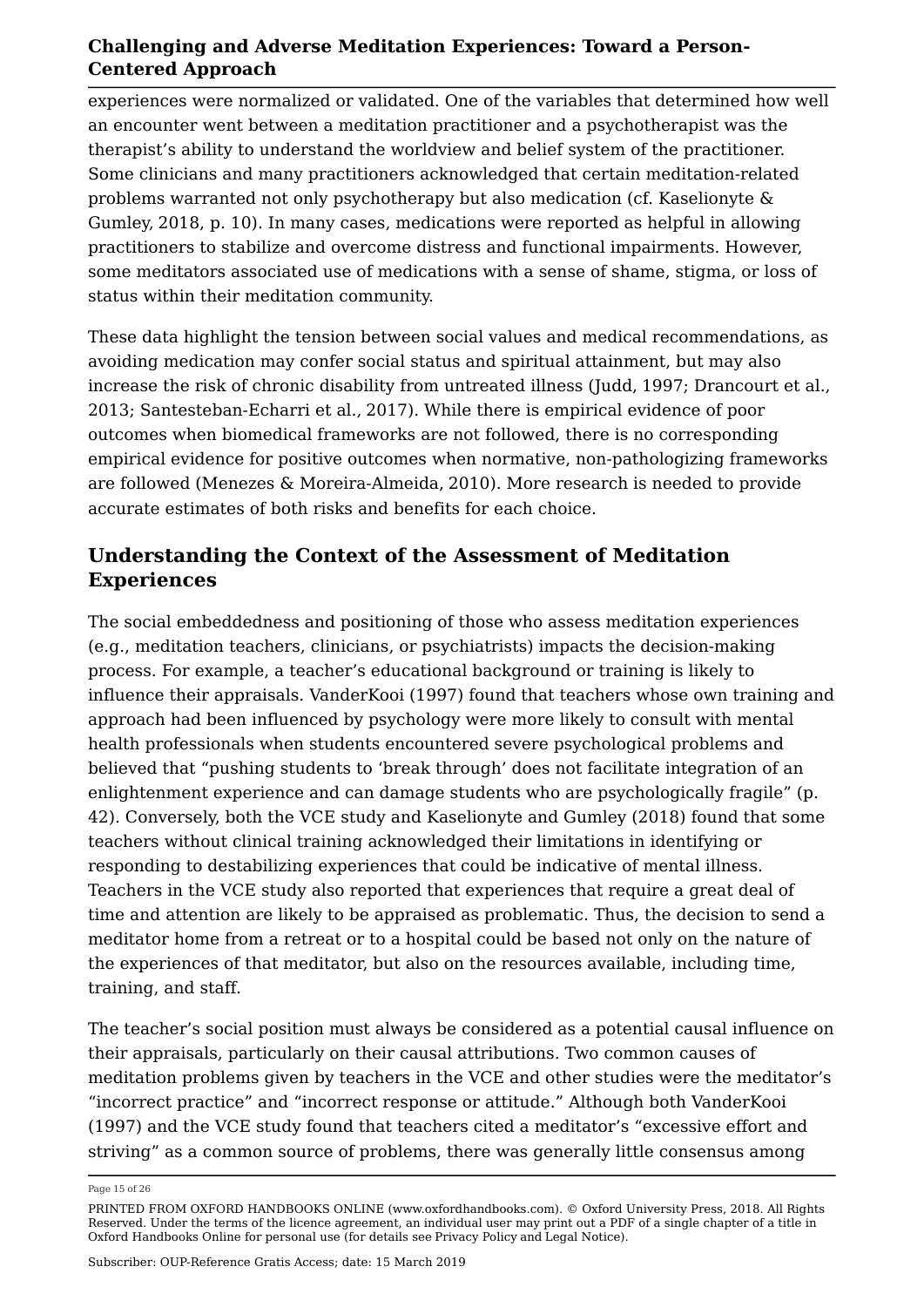meditation teachers regarding which dimensions of practice were problematic. VanderKooi (1997) reported that for Theravada Buddhist teachers, problems arise "when concentration is not balanced with adequate mindfulness," whereas Zen teachers attributed difficulties to "incorrect posture and breathing," and Tibetan teachers attributed energy imbalances in particular to "an improper use of certain advanced meditation practices" (p. 40). These attributions have also been made in clinical case studies. Chan-Ob and Boonyanaruthee (1999) declared that "meditation, regardless of kinds or schools, has never produced psychotic symptoms provided it is practiced in the right way"; however, "wrongly practiced meditation causes more stress," leading to sleep loss, which, in their view, is the real cause of psychosis (pp. 927–928).

Teachers have also attributed the cause of meditation-related challenges to the meditator's "incorrect" attitude or response, which therefore can be remedied by the "correct" response. For example, some teachers thought that extreme experiences, including psychosis, could arise because of "overidentifying with NSC [non-ordinary states of consciousness] and being unable to disidentify and let go" (VanderKooi, 1997, p. 40). Similarly, Kornfield (1979) suggested that "periods of strong fear and insecurity … are usually resolved by surrender, by fully experiencing them" (p. 54). Such attitudebased attributions also imply that any enduring difficulty or distress is a result of insufficient acceptance. While some practitioners in the VCE study reported that an experience became less difficult or distressing when it was accepted, others noted that acceptance resulted in their symptoms being prolonged unnecessarily when some sort of intervention would have been more appropriate. Further, the notion that with the right attitude any adversity will subside creates a situation in which practitioners may be found deficient and blamed for their own suffering (Kirmayer, 1990).

## **Teacher Social Positioning and Victim-Blaming**

The tendency toward victim-blaming—or more generally, to attribute causes to dispositional traits rather than to external conditions—is a well-documented attribution error (Heider, 1958) and is further influenced by social identity, gender, affective reaction, and personal and financial investments (Bal & van den Bos, 2010; van der Bruggen & Grubb, 2014). This victim-blaming tendency has been well documented in other contexts, and often serves the function of deflecting responsibility away from incumbent power structures. For example, reports of "shell-shock" (later called Post-Traumatic Stress Disorder or PTSD) were attributed by military doctors to soldiers' preexisting psychological instability or "weak personalities" (Roberts-Pedersen, 2012), and sexual assault is often causally attributed to traits or behaviors of the victim (promiscuity, intoxication) rather than to the perpetrator (Davis et al., 1991; Ullman, 1996).

As described in both the VCE study and in other studies, when teachers were interviewed or when teachers' attributions were mentioned by practitioners, it was frequently the case that they attributed meditation-related difficulties to practitioner-level factors or to vague, difficult-to-quantify, dispositional deficiencies of the meditator (e.g., preexisting psychological vulnerabilities, unstable psyches, trauma histories, perpetuation of ego-

Page 16 of 26

PRINTED FROM OXFORD HANDBOOKS ONLINE (www.oxfordhandbooks.com). © Oxford University Press, 2018. All Rights Reserved. Under the terms of the licence agreement, an individual user may print out a PDF of a single chapter of a title in Oxford Handbooks Online for personal use (for details see Privacy Policy and Legal Notice).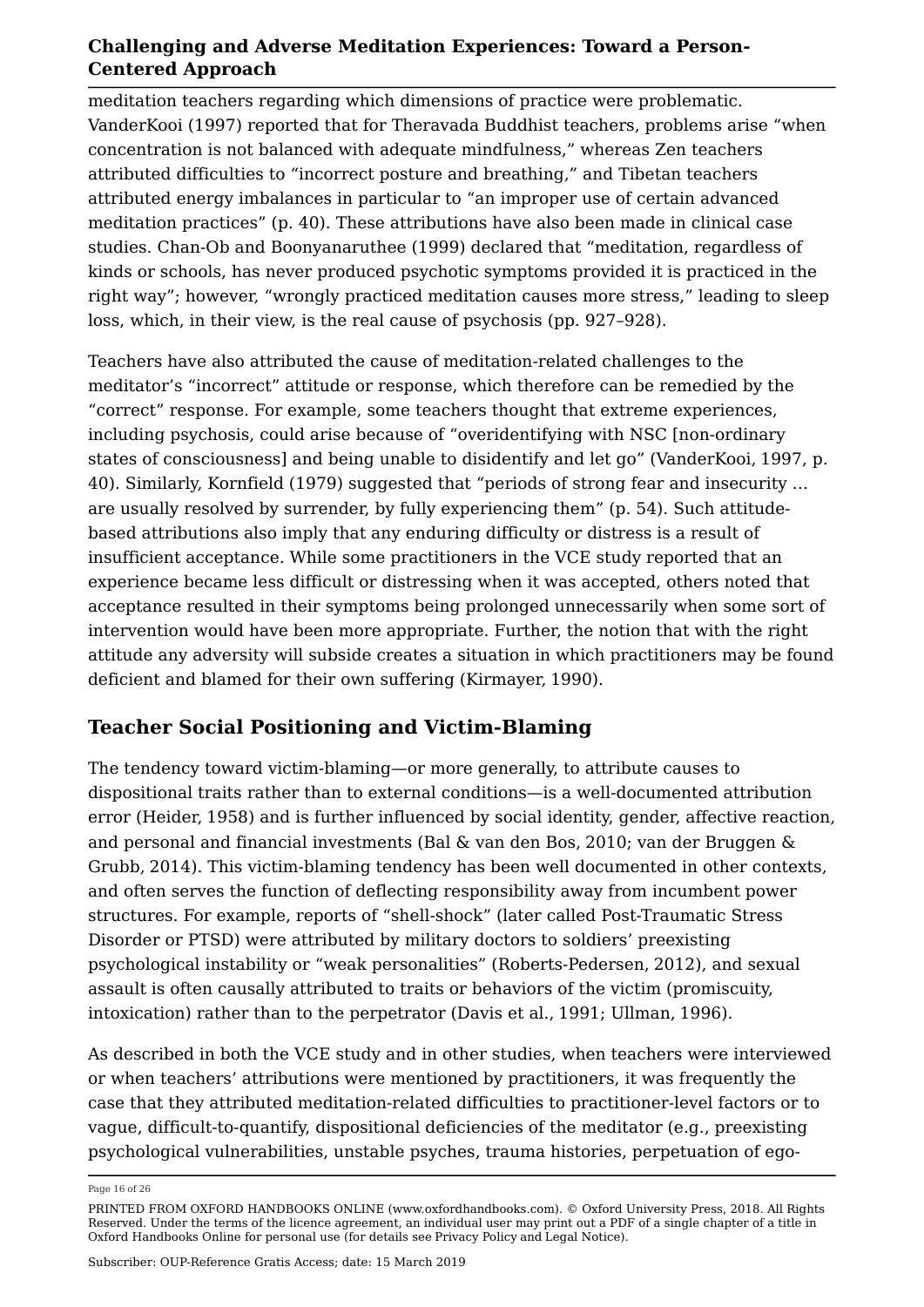structures, inadequate preparation or understanding, incorrect practice, insufficient acceptance of an experience, or insufficient surrendering or letting go). Placing exclusive emphasis on individual attributions can serve to deflect responsibility and blame to the meditators and away from the teachers, practices, or other aspects of the meditation culture. Since such attributions are often made retrospectively, after a positive or negative outcome is known, these attributions allow for negative outcomes to be attributed to the meditators, while positive outcomes can still be claimed as benefits of the meditation practice. This selective attribution process constitutes a "secondary victimization" (Symonds, 1980), which increases trauma-like symptoms and prolongs recovery time (Davis et al., 1991; Ullman, 1996). Victim-blaming also discourages disclosure, which contributes to past, current, and future underreporting of challenging or negative experiences (Ahrens, 2006).

## **Toward a Person-Centered Approach**

Practitioners consistently reported that finding helpers who supported their goals, expectations, and values around meditation was critical for navigating meditation-related challenges. Values-based and person-centered approaches in mental health offer ways to think through the negotiation of meaning in the context of challenging meditation experiences (Jackson & Fulford, 2002). A "person-centered approach" is contrasted with a disease or disorder-centered approach in that it aims to address the needs *of* the person (including the totality of the person's health, both illness- and wellness-related aspects), as engaged *by* the person (with both patients and clinicians extending themselves as full human beings), *for* the person (assisting the fulfillment of the person's aspirations and life project), and *with* the person (in a respectful and empowering relationship with the person who consults) (Mezzich et al., 2010; Cloninger & Cloninger, 2011; Kirmayer et al., 2016b). With respect to meditation, this approach emphasizes the practitioner's agency and autonomy in deciding when meditation-related challenges need additional support through social, psychological, or medical interventions. From this perspective, what constitutes health and well-being, as well as what has ultimate value for the person, is determined through dialogue with them and by consideration of their lifeworld and social context; it is not simply assumed or imposed by others.

Clinically, distinguishing between normative or desirable experiences and psychopathology depends on understanding the individual's social and cultural contexts an approach central to cultural and person-centered psychiatry (Kirmayer et al., 2016a, 2016b). This cultural context includes identities, roles, values, goals, norms, and expectations, some of which are explicit but many of which may remain tacit or implicit until they are highlighted by a challenge or conflict. Thus, assessing the meaning of unusual or distressing experiences requires not just information about explicit cultural norms and values, but also modes of dialogical engagement that allow the individual and others to explore and negotiate the meaning of experiences (Rashed, 2010). In the mental health literature, the conditions for this are sometimes framed as "cultural safety" and

Page 17 of 26

PRINTED FROM OXFORD HANDBOOKS ONLINE (www.oxfordhandbooks.com). © Oxford University Press, 2018. All Rights Reserved. Under the terms of the licence agreement, an individual user may print out a PDF of a single chapter of a title in Oxford Handbooks Online for personal use (for details see Privacy Policy and Legal Notice).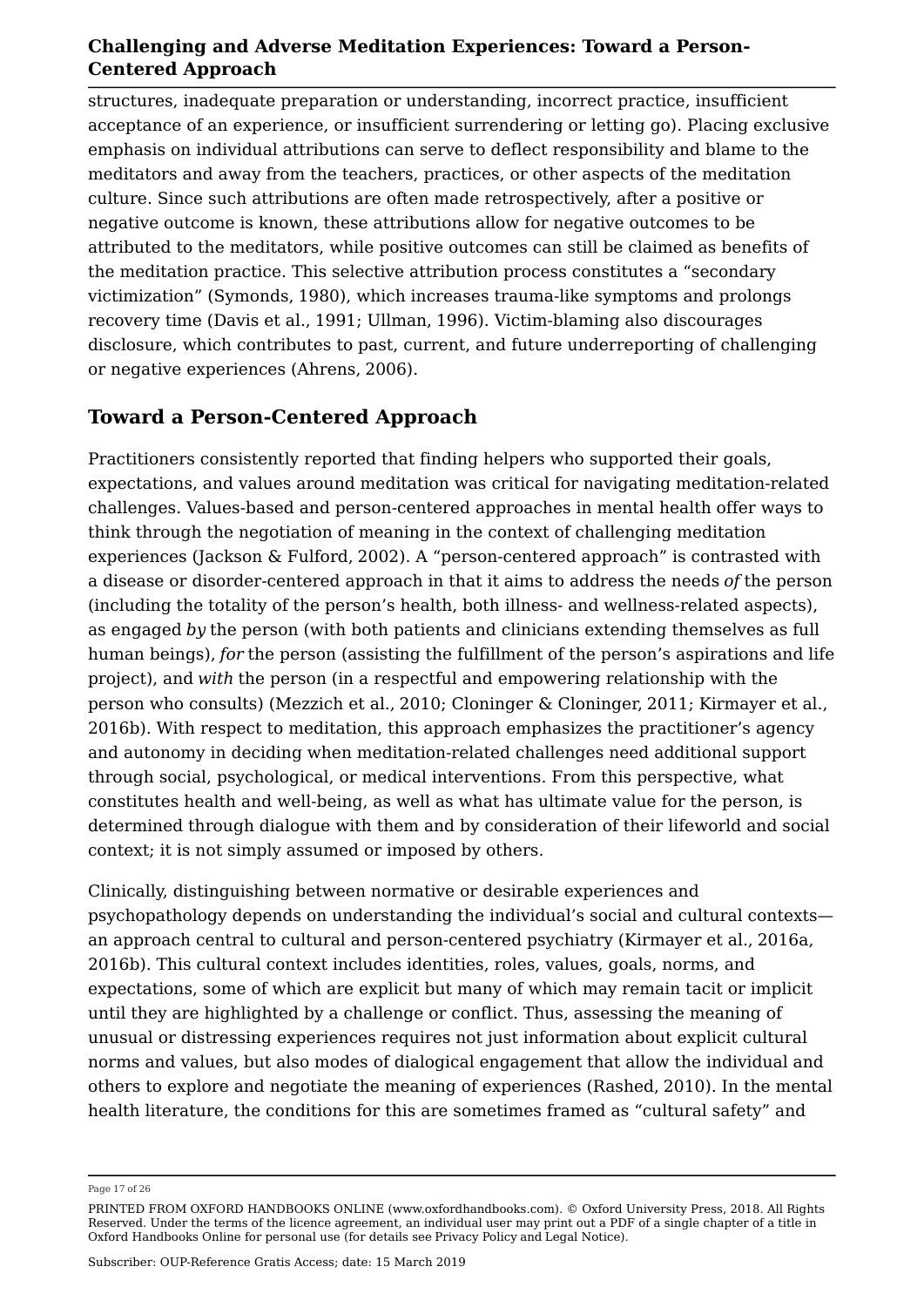clearly depend on addressing hierarchies of power that may result in the silencing of challenging or divergent perspectives (Kirmayer et al., 2016a).

Increased recognition of the importance of cultural context has also shaped the most recent version of the *Diagnostic and Statistical Manual of Mental Disorders* (*DSM*). In an attempt to provide a more culturally-sensitive and person-centered approach to clinical diagnosis, the *DSM-5* Cultural Formulation Interview gives concrete and detailed methods for exploring the embeddedness of both the client and the provider in multiple overlapping cultural contexts with multiple social identities, values, and priorities, all of which interact with illness experience and treatment trajectories that change over time and circumstance (Lewis-Fernandez et al., 2014, Adeponle et al., 2015). This approach has the potential to address the challenges of differential diagnosis of meditation-related challenges by situating individual experiences in their personal and social contexts (Kirmayer, 2015b).

Instead of focusing exclusively on symptoms, a person-centered approach attempts to contextualize meditation-related challenges by relating them to relevant social and cultural frameworks, including religion and practice setting. Experiences that are not distressing or functionally impairing may be more likely to be framed adequately in terms of a religious worldview. But even distressing or impairing experiences may also be accepted by a community as expected challenges or even as positive indicators of progress along a religious path. This renders the use of local norms for differential diagnosis more complicated. In particular, the fact that a range of challenging, distressing, and impairing experiences can be considered part of the path across Buddhist traditions further complicates attempts to determine when a challenging experience is normative and when it is considered a problem requiring additional support or intervention.

## **Challenges to a Person-Centered Approach to Meditation in the West**

The person-centered approach is one of the dominant paradigms in clinical psychotherapeutic settings. However, this privileging of the individual's experience and values is sometimes at odds with other institutional commitments and authority structures, including those of religions. Given the plurality of discourses concerning meditation—especially in the modern West, where it is presented as scientific, secular, or religious depending on context and intent—these commitments may not always be clear. Some contemporary meditation organizations may imply they are following a personcentered approach, when in fact they share more characteristics with institutionalized religions, where key values and beliefs (such as the purpose of life, definitions of health and well-being, the nature or purpose of human existence, or the causes of suffering and happiness) tend to be predetermined, immutable, and not open to individual interpretation. These religious commitments may often be tacit or presented behind a veneer of secularity, and may lead to conflict for those who assume that meditation is primarily a means to reach their own, preexisting goals, rather than having their goals and values challenged and changed. The individual reporting an adverse experience may

Page 18 of 26

PRINTED FROM OXFORD HANDBOOKS ONLINE (www.oxfordhandbooks.com). © Oxford University Press, 2018. All Rights Reserved. Under the terms of the licence agreement, an individual user may print out a PDF of a single chapter of a title in Oxford Handbooks Online for personal use (for details see Privacy Policy and Legal Notice).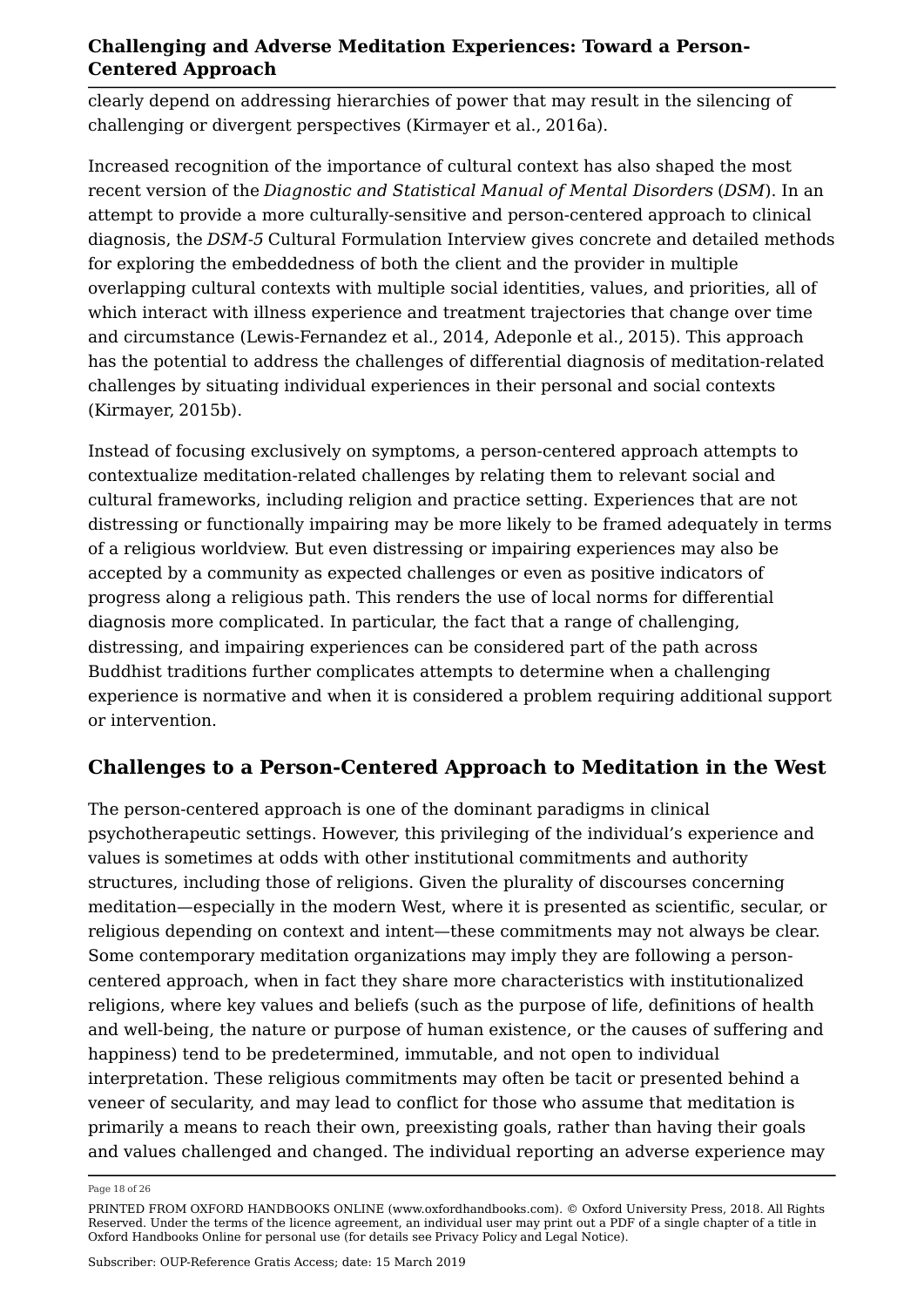then constitute a challenge to the authority of the religious institution and evoke responses that aim not only at managing their distress but also at containing or limiting the threat they represent to the institution. Examining these social and political processes of dealing with challenges to collective norms is an important, but relatively neglected, dimension of understanding meditative practices and traditions.

# **Conclusion**

In this chapter, we have introduced a typology of challenging experiences associated with the practice of meditation. We have also identified some of the ways in which experiences are appraised by practitioners, teachers, clinicians, and researchers. The current data suggest that establishing a clear differential diagnosis between a "normative" meditation experience and "psychopathology" might not be straightforward. As with psychiatric diagnoses, the purpose is to offer guidance or intervention to people faced with difficult or troubling experiences. Recognizing the forms of culturally valid and non-pathological experiences is basic to spiritual and religious competence for clinicians, and it is equally important for meditation teachers to recognize that not all meditation-related experiences have to be viewed as a part of the path and responded to only by means of continued practice. Instead of aiming to establish criteria for differential diagnosis, practitioners, teachers, and clinicians may be better served by focusing on the practical questions: (1) whether the experience warrants additional support or intervention; and (2) what type of support or intervention might be most appropriate.

Among meditation teachers, the most widely agreed upon criteria for pursuing additional support are similar to the criteria for clinical significance: degree of distress and functional impairment, duration, degree of control, and relationship to the client's and the tradition's cultural norms. In addition to these criteria, cultural psychiatry and psychology emphasizes the importance of considering the social contexts, positions, identities, relationships, and power dynamics of the practitioner and others, including any authorities—such as a clinician or meditation teacher—who are involved in the decisionmaking process. Elaborating this broader contextual view requires further research on the social and cultural contexts of meditation and the looping effects between individual expectations, embodied experiences, and social responses.

## **References**

Adeponle, A. B., Groleau, D., & Kirmayer, L. J. (2015). Clinician reasoning in the use of cultural formulation to resolve uncertainty in the diagnosis of psychosis. *Culture, Medicine, and Psychiatry 39*(1), 16–42.

Ahrens, C. E. (2006). Being silenced: The impact of negative social reactions on the disclosure of rape. *American Journal of Community Psychology 38*, 263–274

Aitken, R. (1982). *Taking the path of Zen*. San Francisco: North Point Press.

Page 19 of 26

PRINTED FROM OXFORD HANDBOOKS ONLINE (www.oxfordhandbooks.com). © Oxford University Press, 2018. All Rights Reserved. Under the terms of the licence agreement, an individual user may print out a PDF of a single chapter of a title in Oxford Handbooks Online for personal use (for details see Privacy Policy and Legal Notice).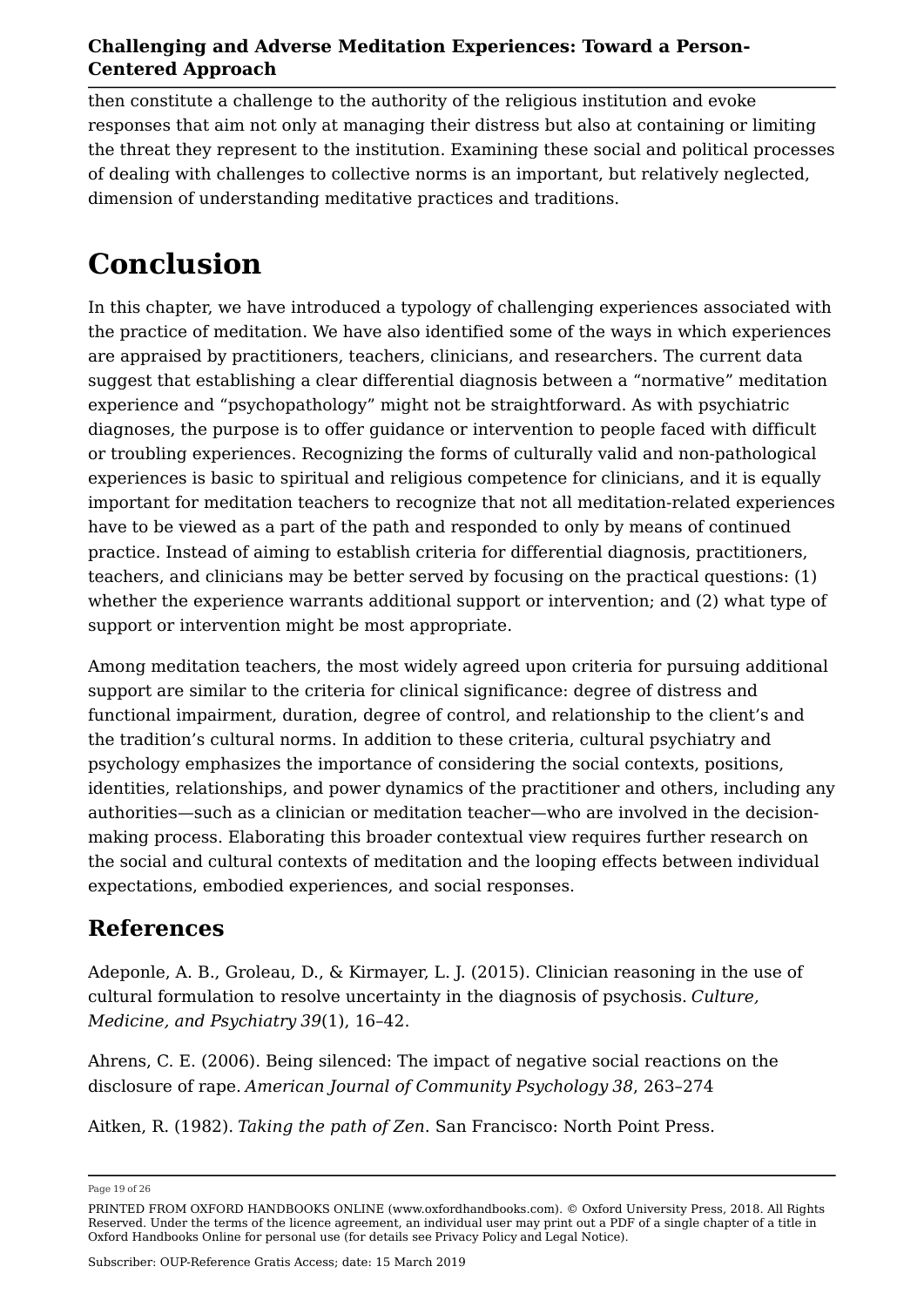American Psychiatric Association. (2013). *Diagnostic and statistical manual of mental disorders, Fifth edition (DSM-5).* Arlington, VA: American Psychiatric Association.

Ataria, Y. (2015). Where do we end and where does the world begin? The case of insight meditation. *Philosophical Psychology 28*(8), 1128–1146.

Ataria, Y., Dor-Ziderman, Y., & Berkovich-Ohana, A. (2015). How does it feel to lack a sense of boundaries? A case study of a long-term mindfulness meditator. *Consciousness and Cognition 37*, 133–147.

Bal, M., & van den Bos, K. (2010). The role of perpetrator similarity in reactions toward innocent victims. *European Journal of Social Psychology 40*, 957–969.

Berkovich-Ohana, A., Dor-Ziderman, Y., Glicksohn, J., & Goldstein, A. (2013). Alterations in the sense of time, space, and body in the mindfulness-trained brain: A neurophenomenologically-guided MEG study. *Frontiers in Psychology 4*(912), 1–19.

Brett, C. (2002). Psychotic and mystical states of being: Connections and distinctions. *Philosophy, Psychiatry & Psychology 9*(4), 321–341.

Buddhaghosa, B. (1991). *The path of purification (Visuddhimagga*). Bhikkhu Nanamoli (Trans.). Onalaska, WA: BPS Pariyatti Editions.

Buswell, R., & Gimello, R. (1992). *Paths to liberation: The mārga and its transformations in Buddhist thought*. Honolulu, HI: Kuroda Institute/University of Hawaii Press.

Castillo, R. J. (1990). Depersonalization and meditation. *Psychiatry 53*(2), 158–168.

Chan-Ob, T., & Boonyanaruthee, V. (1999). Meditation in association with psychosis. *Journal of the Medical Association of Thailand 82*, 925–929.

Chen, Z., Qi, W., Hood, R. W. Jr., & Watson, P. J. (2011). Qualitative and quantitative analysis of mysticism in Chinese Buddhist monks and nuns. *Journal for the Scientific Study of Religion 50*(4), 654–670.

Cloninger, C. R., & Cloninger, K. M. (2011). Person-centered therapeutics. *International Journal of Person-Centered Medicine 1*, 43–52.

Davis, R. C., Brickman, E., & Baker, T. (1991). Supportive and unsupportive responses of others to rape victims: Effects on concurrent victim adjustment. *American Journal of Community Psychology 19*, 443–451.

Dein, S. (2012). Psychosis and religious/spiritual experience: Ethnographic, cognitive, and neurobiological perspectives. In C. Murray (Ed.), *Mental health and anomalous experience* (pp. 179–192). Hauppauge, NY: Nova Science.

Dein, S., & Littlewood, R. (2011). Religion and psychosis: A common evolutionary trajectory? *Transcultural Psychiatry 48*(3), 318–335.

Page 20 of 26

Subscriber: OUP-Reference Gratis Access; date: 15 March 2019

PRINTED FROM OXFORD HANDBOOKS ONLINE (www.oxfordhandbooks.com). © Oxford University Press, 2018. All Rights Reserved. Under the terms of the licence agreement, an individual user may print out a PDF of a single chapter of a title in Oxford Handbooks Online for personal use (for details see Privacy Policy and Legal Notice).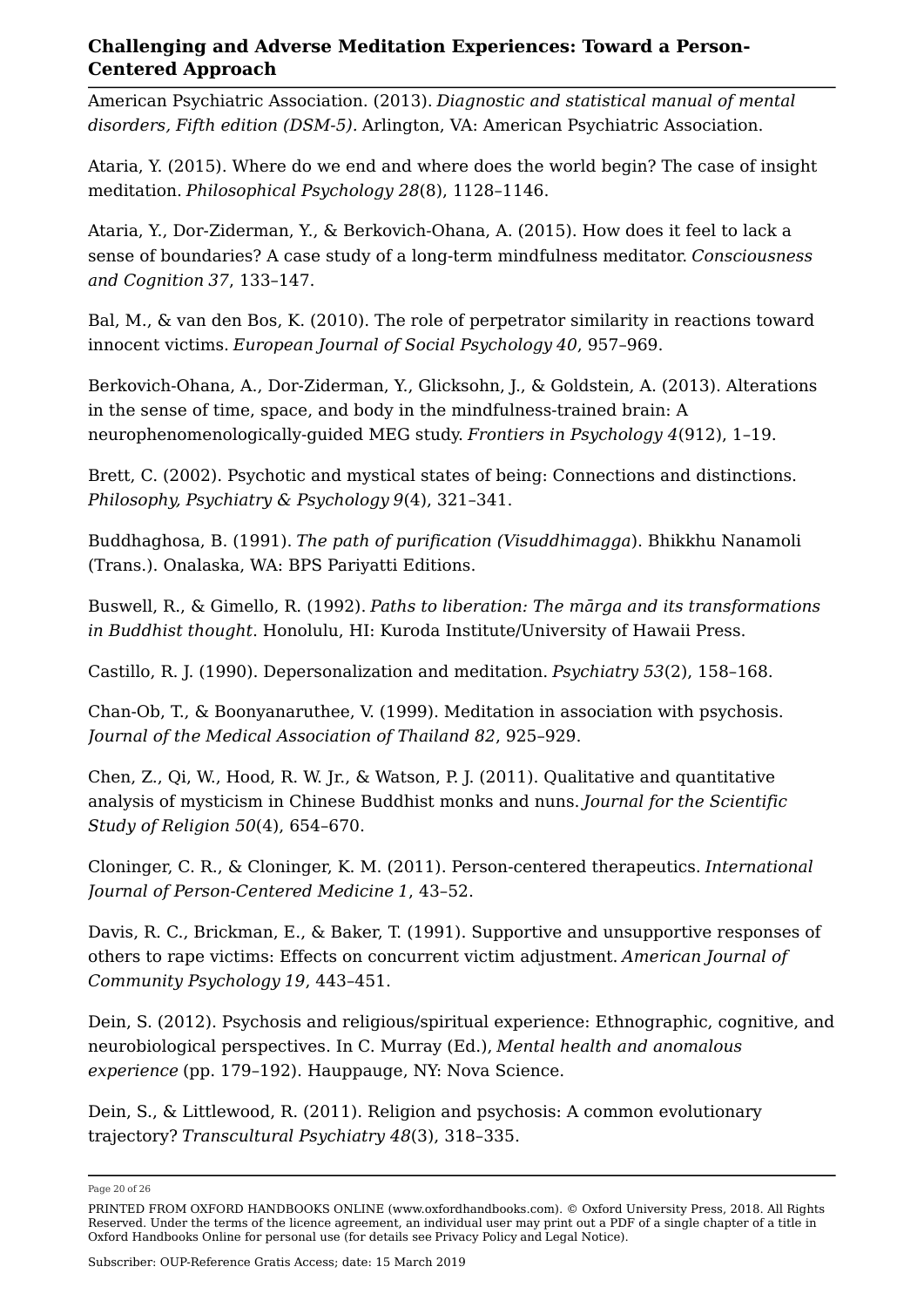Doctor, T. (2005). *Tibetan treasure literature: Revelation, tradition, and accomplishment in visionary Buddhism*. Boston: Snow Lion Publications.

Dor-Ziderman, Y., Berkovich-Ohana, A., Glicksohn, J., & Goldstein, A. (2013). Mindfulnessinduced selflessness: A MEG neurophenomenological study. *Frontiers in Human Neuroscience 7*(582), 1–17.

Drancourt, N., Etain, B., Lajnef, M., Henry, C., Raust, A., Cochet, B., … Bellivier, F. (2013). Duration of untreated bipolar disorder: Missed opportunities on the long road to optimal treatment. *Acta Psychiatrica Scandinavica 127*, 136–144.

Full, G. E., Walach, H., & Trautwein, M. (2013). Meditation induced changes in perception: An interview study with expert meditators (*sotapannas*) in Burma. *Mindfulness 4*(1), 55–63.

Grof, C., & Grof, S. (Eds.). (1989). *Spiritual emergency: When personal transformation becomes a crisis.* Los Angeles: Jeremy P. Tarcher.

Gyatso, J. (1998). *Apparitions of the self: The secret autobiographies of a Tibetan visionary*. Princeton, NJ: Princeton University Press.

Gyatso, J. (1999). Healing burns with fire: The facilitations of experience in Tibetan Buddhism. *Journal of the American Academy of Religion 67*(1), 113–147.

Heider, F. (1958). *The psychology of interpersonal relations*. New York: Wiley.

Heriot-Maitland, C. P. (2008). Mysticism and madness: Different aspects of the same human experience? *Mental Health, Religion, and Culture 11*(3), 301–325.

Hsuan Hua, V. M. (2003). *The Shurangama Sutra, Volume 8*. Burlingame, CA: Buddhist Text Translation Society.

Ingram, D. M. (2008). *Mastering the core teachings of the Buddha: An unusually hardcore Dharma book*. London: Aeon Books.

Jackson, M., & Fulford, K. W. M. (2002). Psychosis good and bad: Values-based practice and the distinction between pathological and nonpathological forms of psychotic experience. *Philosophy, Psychiatry, & Psychology 9*(4), 387–394.

Jacoby, S. (2015). *Love and liberation: Autobiographical writings of the Tibetan Buddhist visionary Sera Khandro*. New York: Columbia University Press.

Judd, L. L. (1997). The clinical course of unipolar major depressive disorders. *Archives of General Psychiatry 54*(11), 989–991

Kaselionyte, J., & Gumley, A. (2018). "It's like a charge—either fuses you or burns you out": An interpretative phenomenological analysis of extreme mental states in meditation context. *Mental Health, Religion, and Culture,* doi:10.1080/13674676.2017.1422237.

Page 21 of 26

PRINTED FROM OXFORD HANDBOOKS ONLINE (www.oxfordhandbooks.com). © Oxford University Press, 2018. All Rights Reserved. Under the terms of the licence agreement, an individual user may print out a PDF of a single chapter of a title in Oxford Handbooks Online for personal use (for details see Privacy Policy and Legal Notice).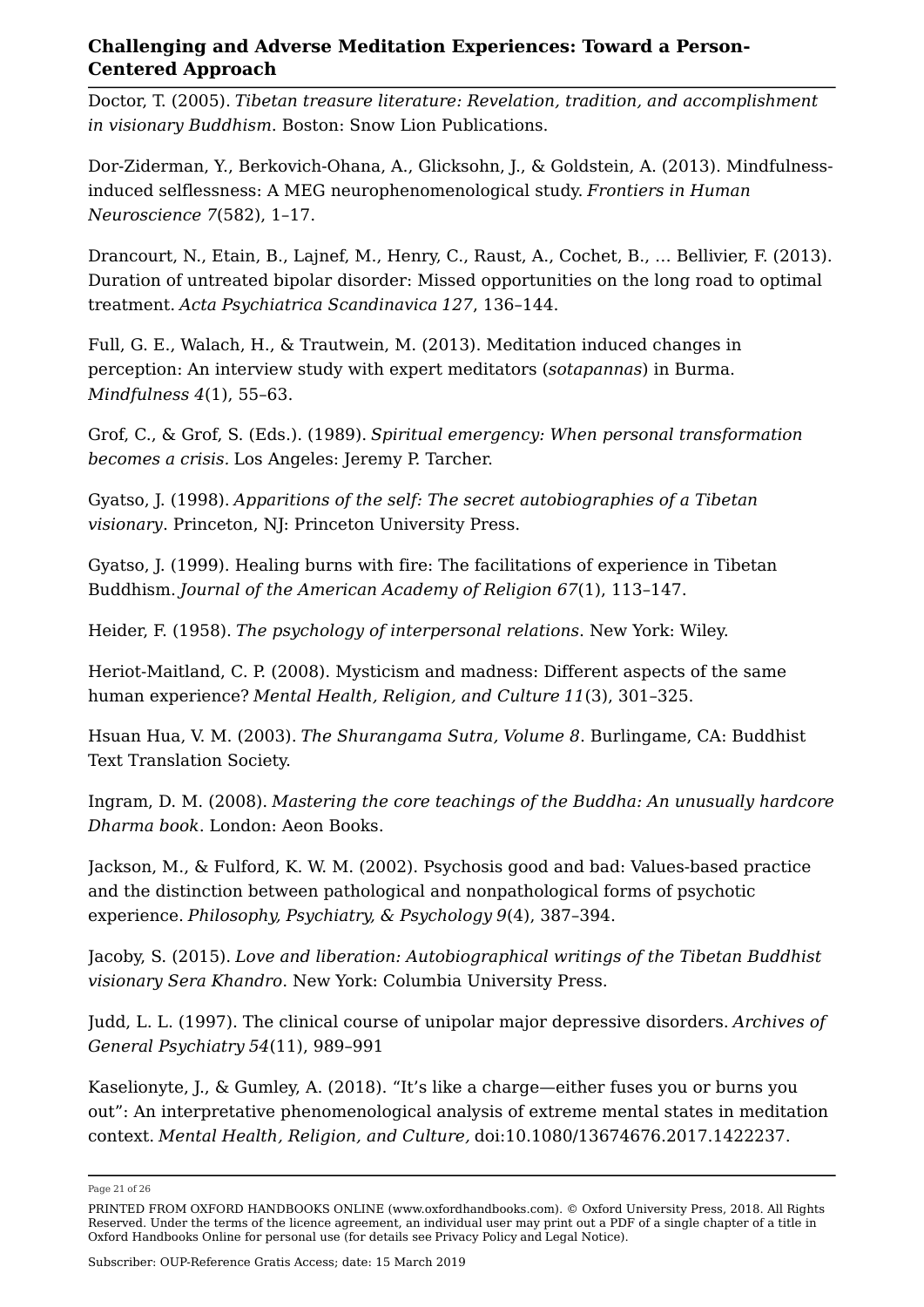Kennedy, R. B. (1976). Self-induced depersonalization syndrome. *American Journal of Psychiatry 133*, 1326–1328.

Kirmayer, L. J. (1990). Resistance, reactance, and reluctance to change: A cognitive attributional approach to strategic interventions. *Journal of Cognitive Psychotherapy 4*(2), 83–104.

Kirmayer, L. J. (2008). Culture and the metaphoric mediation of pain. *Transcultural Psychiatry 45*(2), 318–338.

Kirmayer, L. J. (2015a). Re-visioning psychiatry: Toward an ecology of mind in health and illness. In L. J. Kirmayer, R. Lemelson, & C. Cummings (Eds.), *Re-visioning psychiatry: Cultural phenomenology, critical neuroscience and global mental health* (pp. 622–660). New York: Cambridge University Press.

Kirmayer, L. J. (2015b). The future of cultural formulation. In R. Lewis-Fernandez, N. Aggarwal, L. Hinton, D. Hinton & L. J. Kirmayer (Eds.), *DSM-5 Handbook on the Cultural ® Formulation Interview* (pp. 267–288). Washington, DC: APA Press.

Kirmayer, L. J., Corin, E., & Jarvis, G. E. (1998). Inside knowledge: Cultural constructions of insight in psychosis. In A. David (Ed.), *Insight and psychosis* (pp. 193–220). Oxford: Oxford University Press.

Kirmayer, L. J., Bennegadi, R., & Kastrup, M. C. (2016a). Cultural awareness and responsiveness in person-centered psychiatry. In J. Mezzich et al. (Eds.), *Person Centered Psychiatry* (pp. 77–95). Switzerland: Springer.

Kirmayer, L. J., Mezzich, J. E., & Van Staden, C. W. (2016b). Health Experience and Values in Person-Centered Assessment and Diagnosis. In J. Mezzich et al. (Eds.), *Person Centered Psychiatry* (pp. 179–199). Switzerland: Springer.

Kornfield, J. (1979). Intensive insight meditation: A phenomenological study. *Journal of Transpersonal Psychology 11*(1), 41–58.

Kornfield, J. (1993). *A path with heart: A guide through the perils and promises of spiritual life*. New York: Bantam Books.

Kutz, I., Leserman, J., Dorrington, C., Morrison, C. H., Borysenko, J. Z., & Benson, H. (1985). Meditation as an adjunct to psychotherapy: An outcome study. *Psychotherapy and Psychosomatics 43*, 209–218.

Lomas, T., Cartwright, T., Edington, T., & Ridge, D. (2015). A qualitative analysis of experiential challenges associated with meditation practice. *Mindfulness 6*, 848–860.

Lewis-Fernández, R., Aggarwal, N. K., Bäärnhielm, S., Rohlof, H., Kirmayer, L. J., Weiss, M. G., … & Groen, S. (2014). Culture and psychiatric evaluation: Operationalizing cultural

Page 22 of 26

PRINTED FROM OXFORD HANDBOOKS ONLINE (www.oxfordhandbooks.com). © Oxford University Press, 2018. All Rights Reserved. Under the terms of the licence agreement, an individual user may print out a PDF of a single chapter of a title in Oxford Handbooks Online for personal use (for details see Privacy Policy and Legal Notice).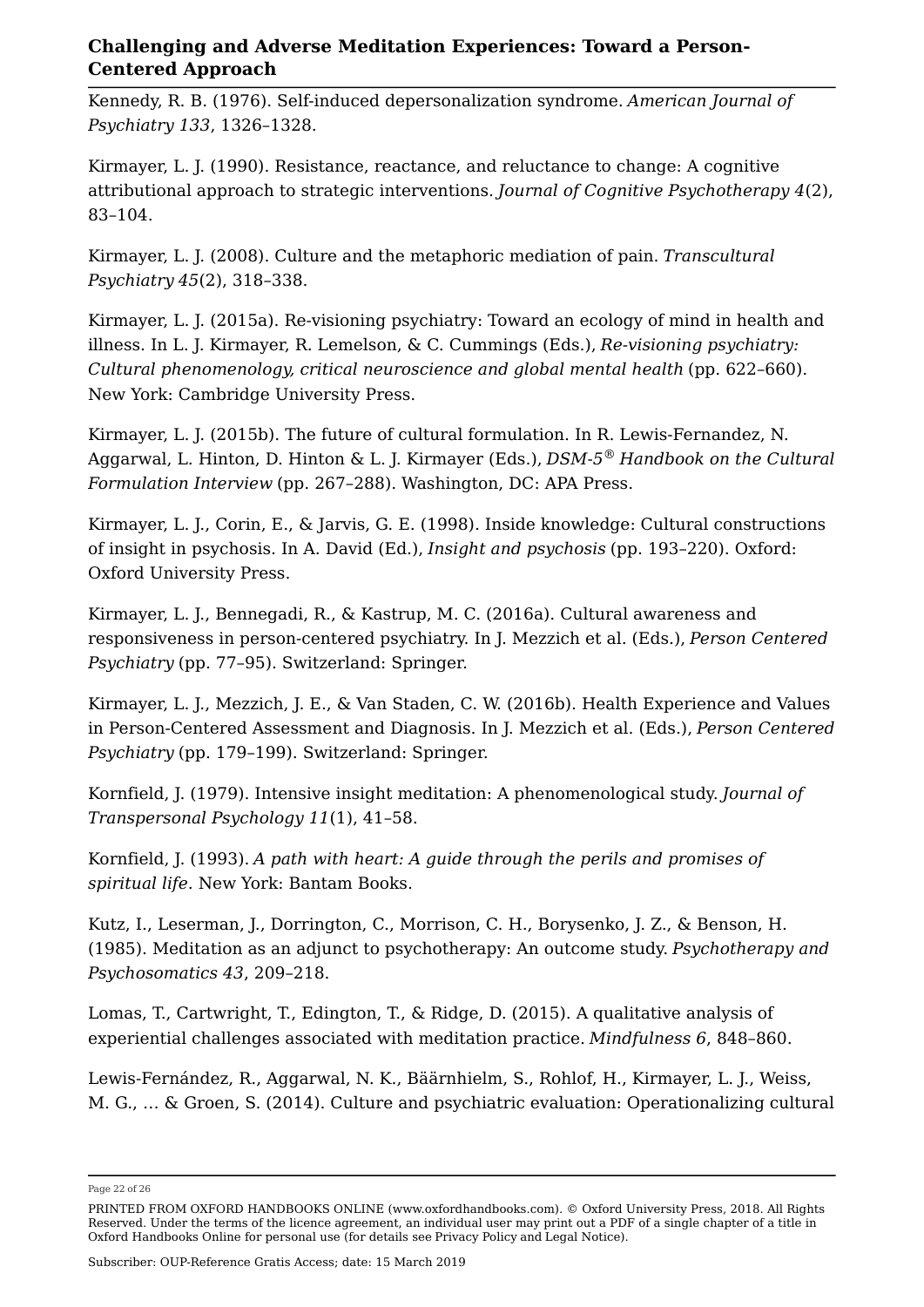formulation for DSM-5. *Psychiatry: Interpersonal and Biological Processes 77*(2), 130– 154.

Lindahl, J. (2017). Somatic energies and emotional traumas: A qualitative study of practice-related challenges reported by Vajrayāna Buddhists. *Religion 8*(8), 153, 1–22.

Lindahl, J. R., Fisher, N. E., Cooper, D. J., Rosen, R. K., & Britton, W. B. (2017). The Varieties of contemplative experience: A mixed-methods study of meditation-related challenges in Western Buddhists. *PLoS ONE 12*(5), 1–38.

Lindahl, J. R., Kaplan, C. T., Winget, E. M., & Britton, W. B. (2014). A phenomenology of meditation-induced light experiences: Traditional Buddhist and neurobiological perspectives. *Frontiers in Psychology 4*(973), 1–16.

Lingpa, D. (2015). *Düdjom Lingpa's Visions of the great perfection: Vol. 3: The vajra essence*. B. A. Wallace (Trans.). Boston: Wisdom Publications.

Menezes, A., & Moreira-Almeida, A. (2009). Differential diagnosis between spiritual experiences and mental disorders of religious content. *Revista de Psiquiatria Clínica 36*(2), 69–76.

Menezes, A., & Moreira-Almeida, A. (2010). Religion, spirituality, and psychosis. *Current Psychiatry Reports 12*, 174–179.

Mezzich, J. E., Salloum, I. M., Cloninger, C. R., Salvador-Carulla, L., Kirmayer, L. J., Banzato, C. E., … & Botbol, M. (2010). Person-centred integrative diagnosis: Conceptual bases and structural model. *Canadian Journal of Psychiatry 55*(11), 701–708.

Miller, J. J. (1993). The unveiling of traumatic memories and emotions through mindfulness and concentration meditation: Clinical implications and three case reports. *Journal of Transpersonal Psychology 25*, 169–180.

Namto, A. S. S. (1989). *Insight meditation: Practical steps to ultimate truth*. Fawnskin, CA: Vipassanā Dhura Meditation Society.

Otis, L. (1984). Adverse effects of Transcendental Meditation. In D. H. Shapiro & R. Walsh (Eds.), *Meditation: Classic and Contemporary Perspectives* (pp. 201–208). New York: Aldine.

Pabongka Rinpoche. (1991). *Liberation in the palm of your hand: A concise discourse on the path to enlightenment.* Boston: Wisdom Publications.

Pagis, M. (2010). From abstract concepts to experiential knowledge: Embodying enlightenment in a meditation center. *Qualitative Sociology 33*, 469–489.

Parnas, J., & Henriksen, M. G. (2016). Mysticism and schizophrenia: A phenomenological exploration of the structure of consciousness in the schizophrenia spectrum disorders. *Consciousness and Cognition 43,* 75–88.

Page 23 of 26

PRINTED FROM OXFORD HANDBOOKS ONLINE (www.oxfordhandbooks.com). © Oxford University Press, 2018. All Rights Reserved. Under the terms of the licence agreement, an individual user may print out a PDF of a single chapter of a title in Oxford Handbooks Online for personal use (for details see Privacy Policy and Legal Notice).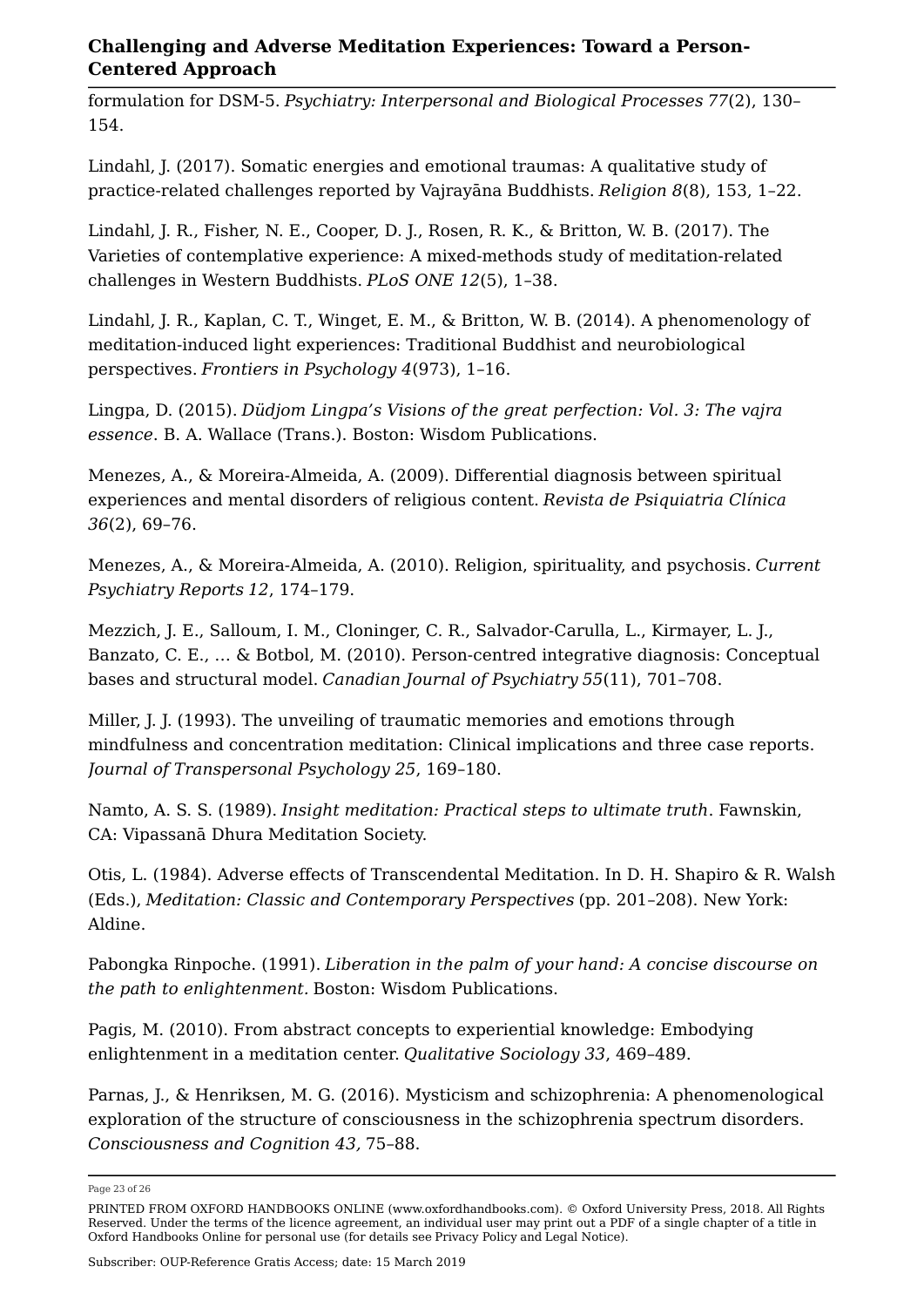Preece, R. (2011). *Preparing for tantra: Creating the psychological ground for practice*. Ithaca, NY: Snow Lion Publications.

Rashed, M. A. (2010). Religious experience and psychiatry: Analysis of the conflict and proposal for a way forward. *Philosophy, Psychiatry, & Psychology 17*(3), 185–204.

Roberts-Pedersen, E. (2012), A weak spot in the personality? Conceptualising "war neurosis" in British medical literature of the Second World War. *Australian Journal of Politics and History 58*(3), 408–420.

Santesteban-Echarri, O., Paino, M., Rice, S., Gonzalez-Blanch, C., McGorry, P., Gleeson, J., & Alvarez-Jimenez, M. (2017). Predictors of functional recovery in first-episode psychosis: A systematic review and meta-analysis of longitudinal studies. *Clinical Psychology Review 58*, 59–75.

Sayadaw, M. (1965). *The progress of insight: A treatise on Satipatthāna meditation*. Nyanaponika Thera (Trans.). Kandy, Sri Lanka: Buddhist Publication Society.

Sayadaw, M. (2016). *Manual of insight*. Somerville, MA: Wisdom Publications.

Shapiro, D. (1992). Adverse effects of meditation: A preliminary investigation of long-term meditators. *International Journal of Psychosomatics 39*, 62–67.

Sharf, R. (1995). Buddhist modernism and the rhetoric of meditative experience. *Numen 42*, 228–283.

Sogen, O. (2001). *An Introduction to Zen training*. Boston: Tuttle Publishing.

Symonds, M. (1980). The "second injury" to victims. *Evaluation and Change*, 36–38. Special Issue.

Taves, A. (2009). *Religious experience reconsidered: A building-block approach to the study of religion and other special things*. Princeton, NJ: Princeton University Press.

Taylor, G., & Murray, C. (2012). The role of understanding, engagement, and meaning in anomalous experience: A narrative review of the evidence from cultural research. In C. Murray (Ed.), *Mental health and anomalous experience* (pp. 1–18). Hauppauge, NY: Nova Science.

Ullman, S. E. (1996). Social reactions, coping strategies, and self-blame attributions in adjustment to sexual assault. *Psychology of Women Quarterly 20*, 505–526.

van der Bruggen, M., & Grubb, A. R. (2014). A review of the literature relating to rape victim blaming: An analysis of the impact of observer and victim characteristics on attribution of blame in rape cases. *Aggression and Violent Behavior 19*(5), 523–531.

VanderKooi, L. (1997). Buddhist teachers' experience with extreme mental states in Western meditators. *Journal of Transpersonal Psychology 29*(1), 31–46.

Page 24 of 26

PRINTED FROM OXFORD HANDBOOKS ONLINE (www.oxfordhandbooks.com). © Oxford University Press, 2018. All Rights Reserved. Under the terms of the licence agreement, an individual user may print out a PDF of a single chapter of a title in Oxford Handbooks Online for personal use (for details see Privacy Policy and Legal Notice).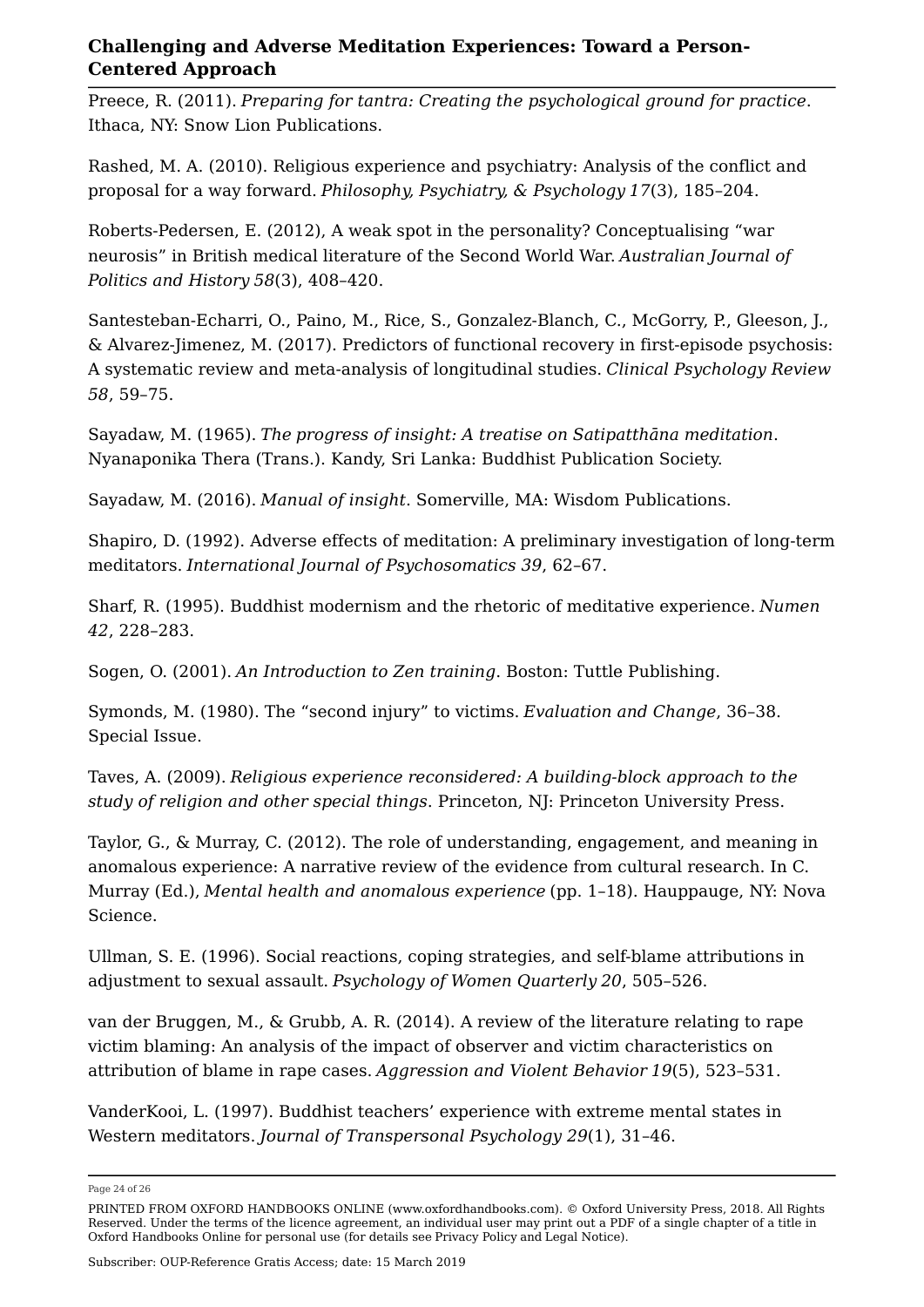Vieten, C., & Scammel, S. (2015). *Spiritual and religious competencies in clinical practice: Guidelines for psychotherapists and mental health professionals*. Oakland, CA: New Harbinger.

Viggiano, D. B., & Krippner, S. (2010). The Grof's model of spiritual emergency in retrospect: Has it stood the test of time? *International Journal of Transpersonal Studies 29*(1), 118–127.

Wallace, B. A. (2006). *The attention revolution: Unlocking the power of the focused mind.* Boston: Wisdom Publications.

Walsh, R., & Roche, L. (1979). Precipitation of acute psychotic episodes by intensive meditation in individuals with a history of schizophrenia. *American Journal of Psychiatry 136*(8), 1085–1086.

Wong, S. Y. S., Chan, J. Y. C., Zhang, D., Lee, E. K. P., & Tsoi, K. K. F. (2018). The safety of Mindfulness-Based Interventions: A systematic review of randomized controlled trials. *Mindfulness*, doi:10.1007/s12671-018-0897-0.

Yorston, G. A. (2001). Mania precipitated by meditation: A case report and literature review. *Mental Health, Religion, and Culture 4*(2), 209–213.

### **Notes:**

(1.) For adverse effects in the context of Transcendental Meditation (TM) see Kennedy (1976), Otis (1984), and Castillo (1990). For a summary of practice-related challenges in Abrahamic religions, see Fisher, this volume. For more information on meditation-related challenges in Ch'an and Zen Buddhism, see Ahn, this volume.

(2.) Lack of insight in this context refers to the individual's lack of awareness that they are ill (Kirmayer et al., 1998).

# **Jared R. Lindahl** Brown University **Willoughby B. Britton** Brown University **David J. Cooper** Brown University **Laurence J. Kirmayer** Laurence J. Kirmayer Division of Social and Transcultural Psychiatry McGill University Montreal, Quebec, Canada

Page 25 of 26

PRINTED FROM OXFORD HANDBOOKS ONLINE (www.oxfordhandbooks.com). © Oxford University Press, 2018. All Rights Reserved. Under the terms of the licence agreement, an individual user may print out a PDF of a single chapter of a title in Oxford Handbooks Online for personal use (for details see Privacy Policy and Legal Notice).